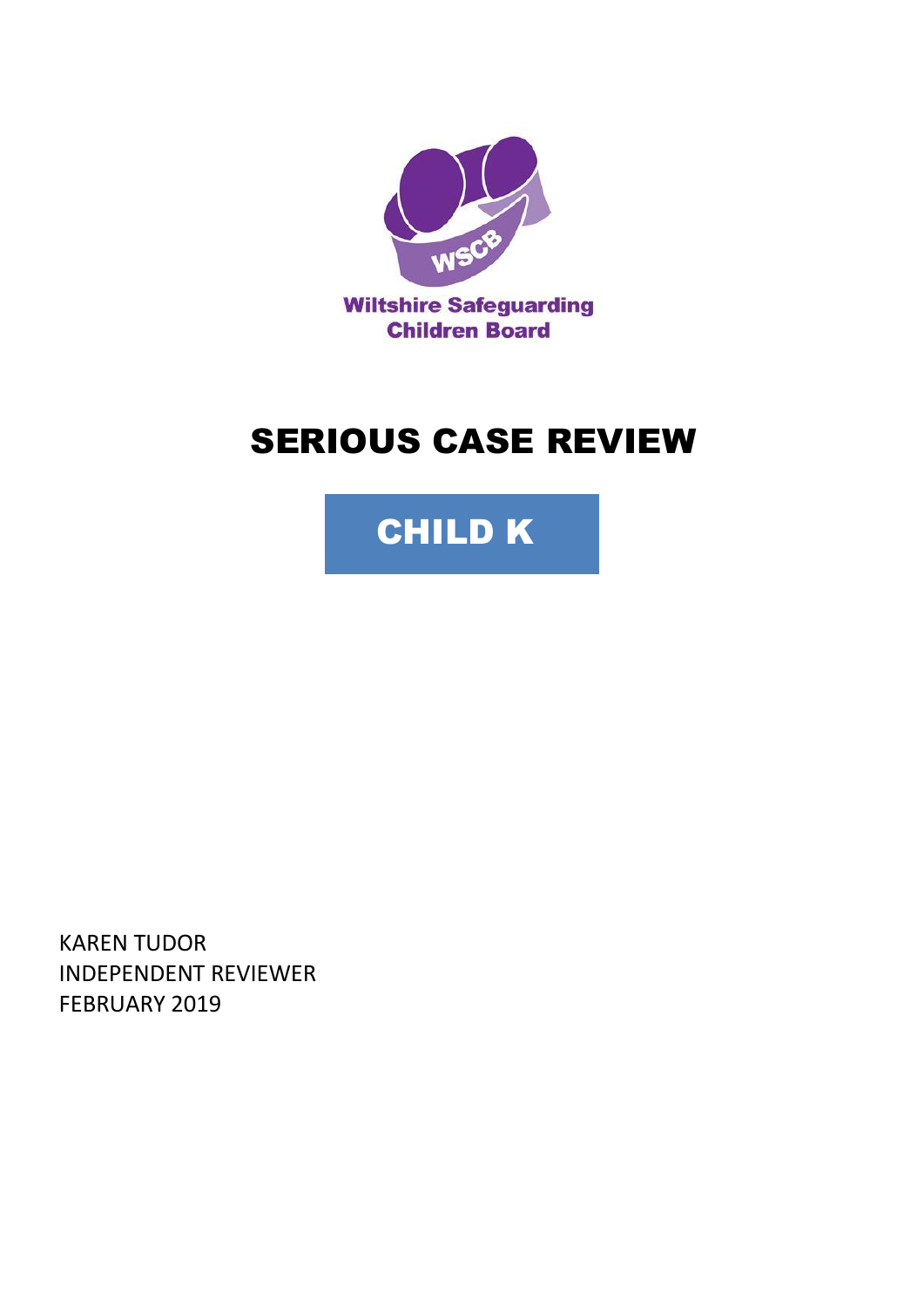| <b>CONTENTS</b>                                                                | <b>Page Number</b> |
|--------------------------------------------------------------------------------|--------------------|
| <b>INTRODUCTION</b>                                                            | 3                  |
| Events leading to this Serious Case Review                                     | 3                  |
| The Process of the Review                                                      | 4                  |
| Method                                                                         | 5                  |
| Family Participation in the Review                                             | 5                  |
| <b>SUMMARY OF KEY EVENTS</b>                                                   | 6                  |
| Child K - Pregnancy and Early Life                                             | 8                  |
| Recognition of Vulnerability                                                   | 8                  |
| Maternal Ambivalence                                                           | 9                  |
| LEARNING THEME 1 - Early Help, Assessment and Planning                         | 10                 |
| LEARNING THEME 2 - The Significance of Bruising in Non-Mobile<br><b>Babies</b> | 12                 |
| LEARNING THEME 3 - Child Protection Investigation and Care                     | 13                 |
| Proceedings                                                                    |                    |
| A Cluster of Medical Presentations                                             | 14                 |
| <b>Challenging Medical Opinion</b>                                             | 15                 |
| Referral                                                                       | 17                 |
| Outcome of the Care Proceedings                                                | 18                 |
| Impact of the Withdrawal from Court                                            | 19                 |
| The Value of Multi Agency Assessment                                           | 20                 |
| <b>LEARNING THEME 4 - Domestic Abuse</b>                                       | 21                 |
| <b>LEARNING THEME 5 - Hidden Men</b>                                           | 23                 |
| <b>SUMMARY</b>                                                                 | 25                 |
| <b>SUMMARY OF LEARNING</b>                                                     | 26                 |
| <b>CONSIDERATIONS FOR THE WSCB</b>                                             | 28                 |
| <b>APPENDIX: Members of the SCR Review Group</b>                               | 29                 |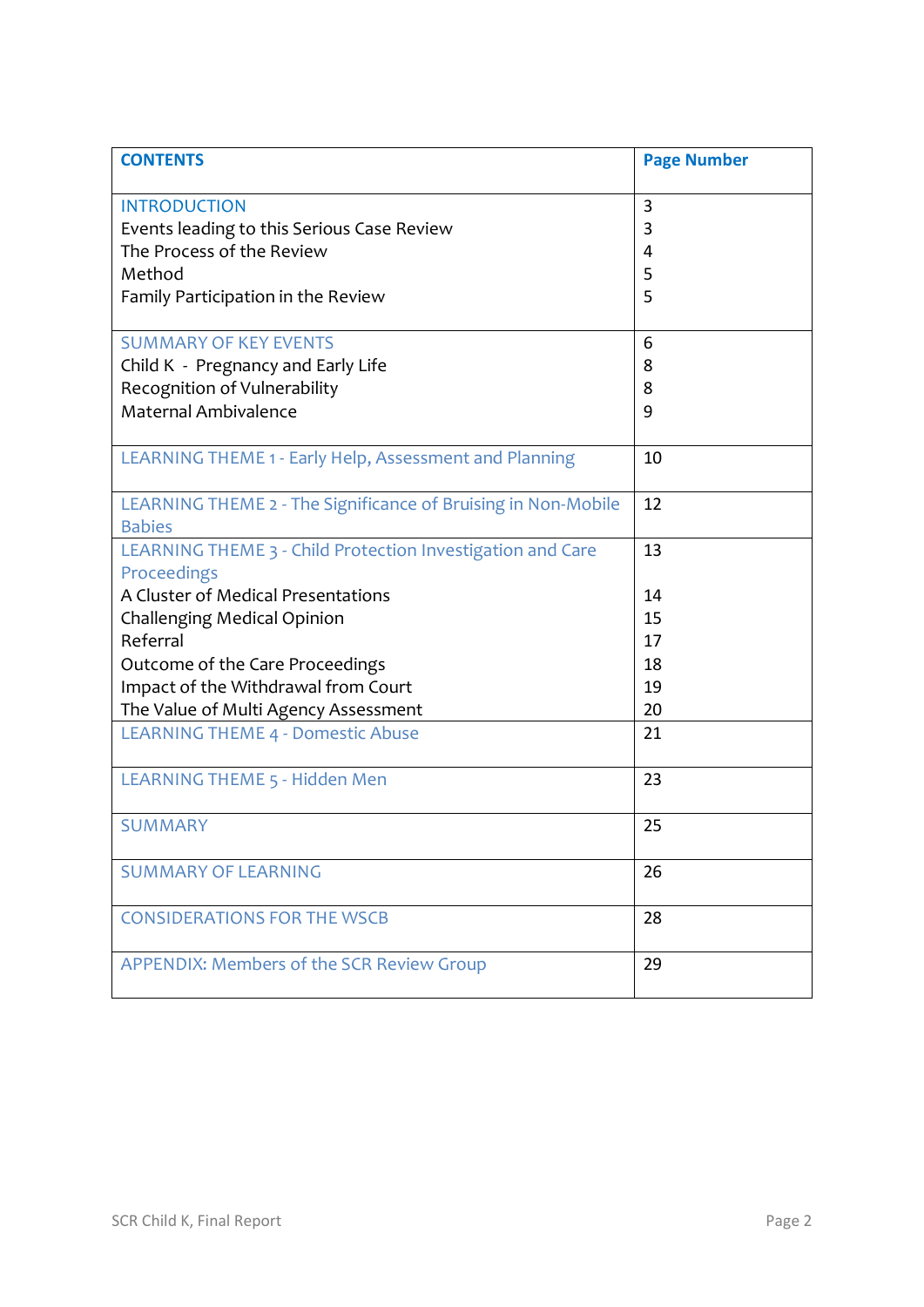## **INTRODUCTION**

#### **Events leading to this Serious Case Review**

- 1. This Serious Case Review concerns a one-year old child who died in 2018. At the time of writing the cause of Child K's death was unknown but the initial postmortem report had identified injuries including an old skull fracture.
- 2. The family were well-known to a number of agencies because Child K had been born prematurely with significant health problems; this meant that following his birth, he spent 10 weeks in hospital before being discharged home.
- 3. When Child K was six months old he was found to have a number of injuries which led to the initiation of Care Proceedings. The application to the Court was later withdrawn on the basis of contradictory medical evidence and Child K returned home, having spent 8 weeks with foster carers.
- 4. Following the Care Proceedings, Child K's mother was unwilling to work with Children's Social Care who subsequently closed the case; the family continued to receive support from Health Visiting and a local Children's Centre up until Child K's death in the summer of 2018.

#### **Agencies involved with the Family**

- $\bullet$  GPs
- Midwifery
- Health Visiting
- Primary Care Liaison Service (PCLS) Adult Mental Health Services
- Hospital Emergency Department
- Hospital Paediatric Department, Bath and Bristol Hospitals
- Neo-natal Intensive Care Unit (NICU) and Outreach Service
- Police
- Children's Social Care (Safeguarding Team, Emergency Duty Service, Legal Services, Fostering Team, Contact Workers)
- Children's Centre
- Family Court

#### **Conducting a Serious Case Review**

5. When abuse or neglect of a child is known or suspected and either the child has died or been seriously harmed and there is cause for concern as to the way in which services have worked together to safeguard the child, the Local Safeguarding Children Board (LSCB) has to consider whether a Serious Case Review should be carried out.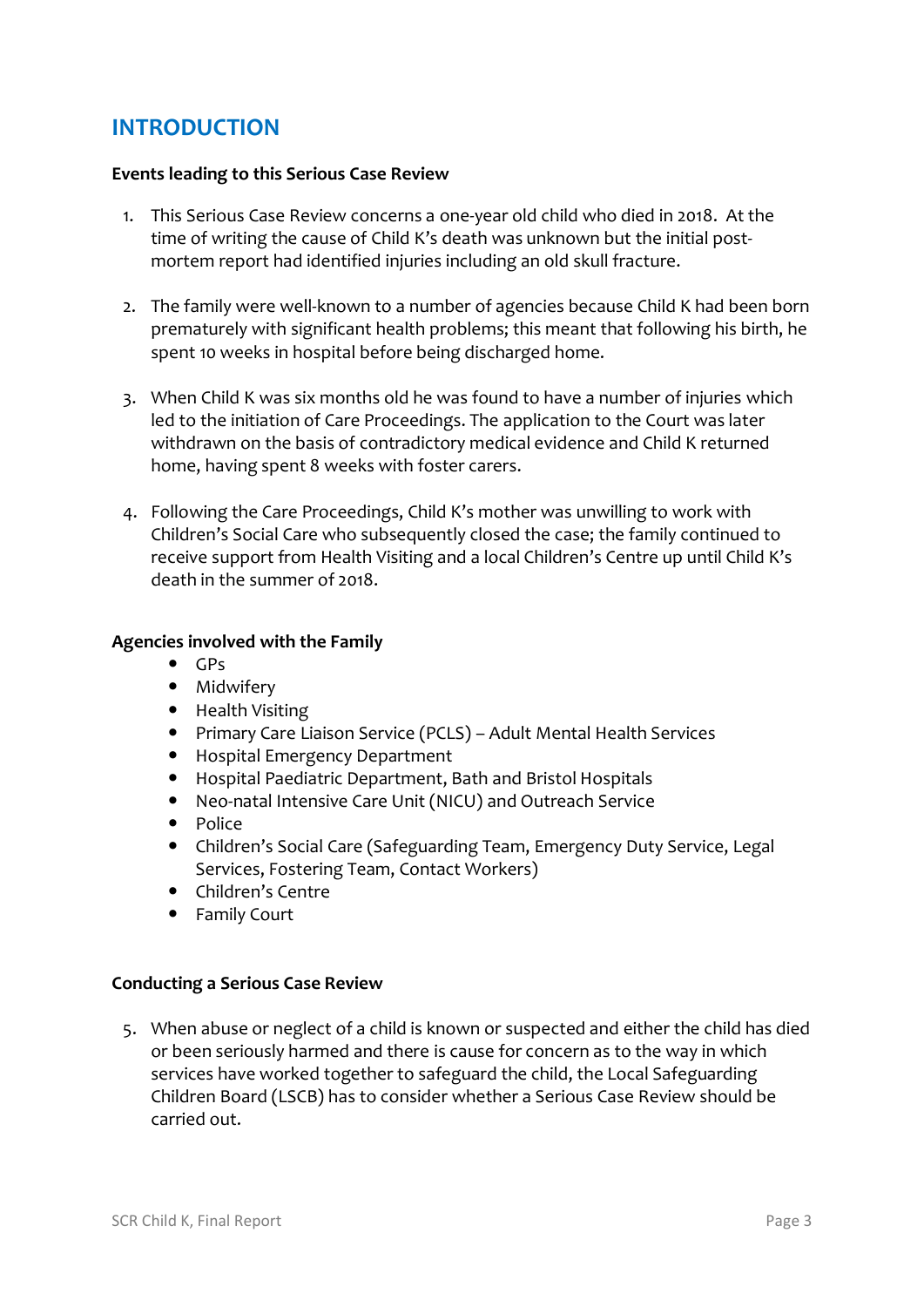- 6. The Wiltshire Safeguarding Children Board carried out a Rapid Review<sup>1</sup> and decided the criteria were met for a SCR and notification of the decision was made to the National Safeguarding Practice Review Panel<sup>2</sup>.
- 7. The purpose of the Review as defined by Working Together (2015) was:
	- To establish whether there are lessons to be learned from the case about the way in which local professionals and organisations work together to safeguard and promote the welfare of children;
	- Identify clearly what those lessons are, how they will be acted upon and what is expected to change as a result;
	- As a consequence, improve interagency working and better safeguard and promote the welfare of children.<sup>3</sup>

## **The Process of the Review**

- 8. An Independent Reviewer was commissioned and the process overseen by a Serious Case Review Group<sup>4</sup>, this is a sub-group of the Local Safeguarding Board comprised of senior managers and clinicians none of whom had had direct involvement with the case. This group set out the Terms of Reference and agreed the timeframe for the review; from January 2016 to June 2018. This timeframe covers the pregnancy with Child K's sibling (born October 2016) to Child K's death, (June 2018) a period of 20 months.
- 9. As part of the analysis the Independent Reviewer was asked by the SCR Group to consider the following areas of practice which had been identified by the Rapid Review:
	- Early Help: what can this case tell us about the Early Help system and the attitude of professionals/agencies to Early Help assessments and integrated working?
	- Domestic Abuse: what does this case tell us about our ability to understand the impact of domestic abuse and coercive control on parenting and about our response to women as perpetrators of domestic abuse?
	- How effective are agencies in working with fathers?

-

 $1$  Rapid Review – Safeguarding Boards are required to undertake a rapid review into all serious child safeguarding cases within fifteen working days of becoming aware of the incident. Working Together to Safeguard Children, 2018

<sup>&</sup>lt;sup>2</sup> National Safeguarding Practice Review Panel will be responsible for identifying and reviewing serious child safeguarding cases which the panel believe raise issues and themes that are complex or of national importance. It will look at what could be done differently to improve the protection and welfare of children, and what implications these cases have on current and future policy or practices.

<sup>3</sup> Working Together to Safeguard Children, 2015

<sup>4</sup> See Appendix for a list of SCR Group members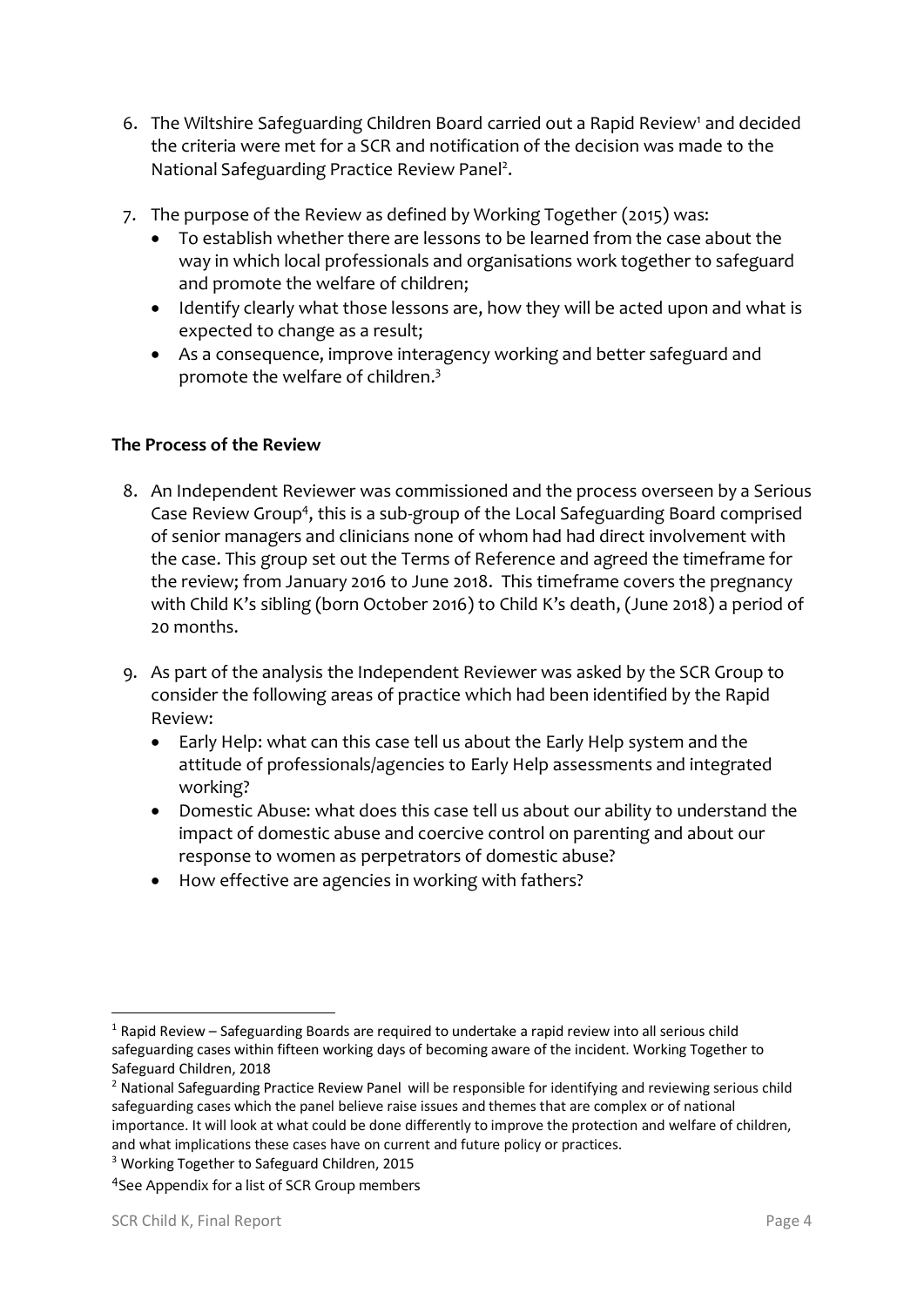## **Method**

- 10. The Review must be conducted in line with government guidance, Working Together to Safeguard Children, 2015. In view of the move towards using systemic models and practitioner involvement to promote learning, a model known as a Partnership Learning Review was used.
- 11. A chronology of events was requested from the agencies who had worked with the family, along with a reflection on their practice in which agencies were encouraged to consider what could be learnt from the case. Two practitioner meetings were held where those who worked with the family came together as a group, to reflect on their practice, to agree who did what and why and contribute to the identification of learning from the case. Consideration was given to the range of factors which can impact on the nature of the work and present barriers to best practice; where relevant, these are reflected in the analysis.
- 12. The findings are reflected in the Learning Points and Considerations for the Safeguarding Board.

## **Family Participation in the Review**

13. At the time of writing the criminal investigation into Child K's death was still ongoing. The Reviewer was advised not to contact any family members until investigations were complete in order not to compromise any potential legal proceedings. Family members have since been invited to contribute to the review but have been unable to do so to date.

For the purposes of publication events have been summarised and names anonymised.

#### **Members of the family are:**

| Child K  | Subject of the Review |
|----------|-----------------------|
| Child KS | Child K's sibling     |
| Ms KM    | Child K's mother      |
| Mr KF    | Child K's father      |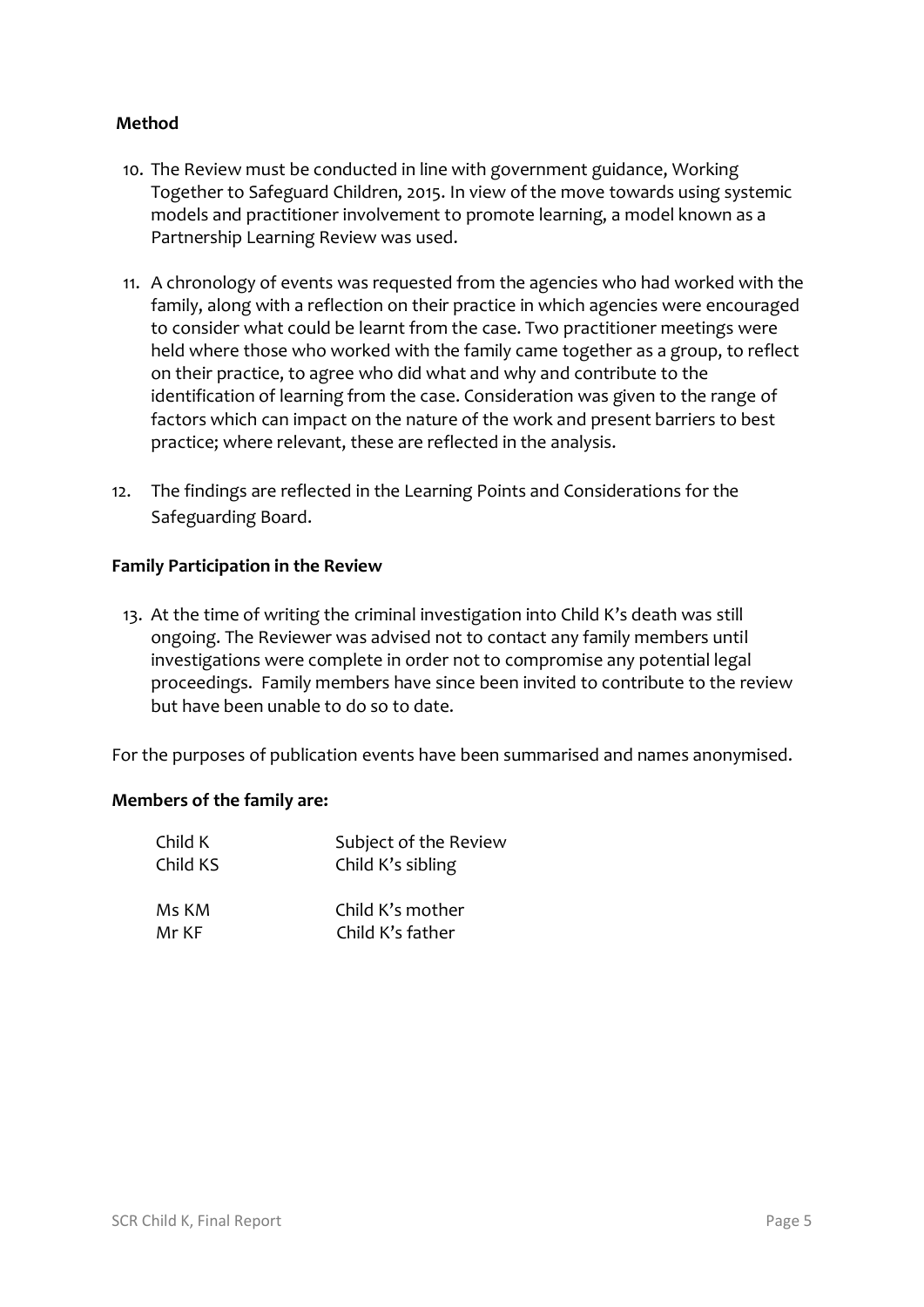# **SUMMARY OF KEY EVENTS**

| October 2016   | Ms KM suffered with pre-eclampsia.                                   |  |
|----------------|----------------------------------------------------------------------|--|
|                | Child KS born prematurely and spent 15 days on the neo-              |  |
|                | natal unit before going home.                                        |  |
| January 2017   | Ms KM is assaulted by a former partner (she later                    |  |
|                | disclosed that this had been an eight-year abusive                   |  |
|                | relationship.)                                                       |  |
| January 2017   | Ms KM is pregnant with Child K and requests referral for a           |  |
|                | termination.                                                         |  |
| April 2017     | Ms KM has decided to continue with the pregnancy and                 |  |
|                | books with midwifery.                                                |  |
|                | Ms KM is referred to the Primary Clinical Liaison Service            |  |
|                | (PCLS) for assessment, she is allegedly depressed and has            |  |
|                | suicidal thoughts.                                                   |  |
| June 2017      | Ms KM is prescribed anti-depressant medication.                      |  |
| June 2017      | 7 weeks after booking, Child K is born by C-section,                 |  |
|                | prematurely at 30 weeks and later develops a problem                 |  |
|                | requiring colon surgery. He spends 10 weeks in hospital.             |  |
|                | (2 hospitals involved.)                                              |  |
|                | Ms KM requires post-natal treatment and doesn't see                  |  |
|                | Child K until he is 4 days old. Staff note concerns about Ms         |  |
|                | KM's and Mr KF's frequency of visiting and lack of                   |  |
|                | telephone contact.                                                   |  |
| September 2017 | Child K is discharged home.                                          |  |
| September 2017 | Ms KM is reported to be struggling with financial and                |  |
|                | housing problems, emotional and relationship difficulties.           |  |
|                | Comments are made about her lack of attachment to                    |  |
|                | Child K.                                                             |  |
| November 2017  | An outreach worker noticed a bruise on Child K's face. Ms            |  |
|                | KM provided an explanation which is accepted by the                  |  |
|                | worker and discussed with Health Visiting. The protocol              |  |
|                | on "bruising in pre-mobile babies" is not followed.                  |  |
|                | Ms KM and Mr KF's relationship is said to have ended.                |  |
| December 2017  | Child K is taken for a routine paediatric review where he is         |  |
|                | noted to have a sub-conjunctival haemorrhage <sup>5</sup> , a bruise |  |
|                | on his eye-lid and a lesion on the roof of his roof of his           |  |
|                | mouth. A subsequent skeletal survey reveals a suspected              |  |
|                | fractured femur.                                                     |  |
|                | Child Protection Procedures are followed and Care                    |  |
|                | Proceedings initiated, Child K is made subject to an                 |  |
|                | Interim Care Order and placed with foster carers.                    |  |

 5 Sub-conjunctival haemorrhage is a medical condition that happens when the small blood vessels located just beneath the eye ruptures. Although common in adults, this is rare in children and can be a finding after nonaccidental trauma.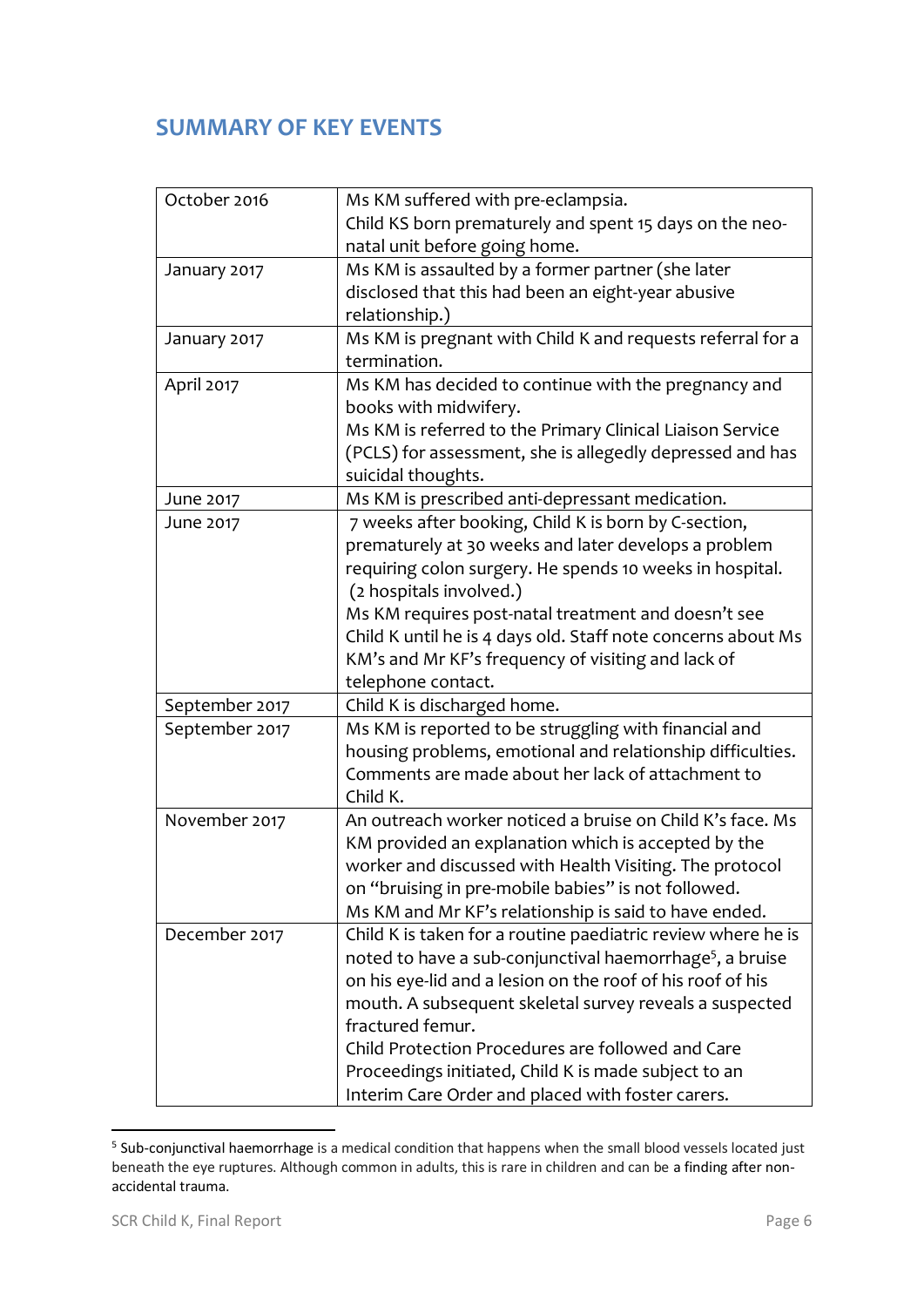| February 2018     | Ms KM's family members raise concerns about Ms KM's                         |
|-------------------|-----------------------------------------------------------------------------|
|                   | parenting including concerns about her "bonding" with                       |
|                   | Child K. They allege she leaves him alone at home.                          |
|                   | Children's Social Care visit and Ms KM denies all the                       |
|                   | allegations saying they are malicious.                                      |
| February 2018     | An independent doctor reports to the Court that the x-                      |
|                   | rays have been misinterpreted and there is no fractured                     |
|                   | femur. The Judge indicates that the application will no                     |
|                   | longer reach the threshold for an Order and Children's                      |
|                   | Social Care withdraw the application.                                       |
|                   | Child K returns home with a plan for further assessment                     |
|                   | and continued involvement with Children's Social Care                       |
|                   | through the Child in Need process.                                          |
| <b>March 2018</b> | Ms KM will not cooperate with Children's Social Care or                     |
|                   | allow them to visit. The planned assessment is completed                    |
|                   | on this basis and recommends the case is closed and that                    |
|                   | Health Visiting initiate a CAF as they continue to have a                   |
|                   | working relationship with Ms KM; however, the Health                        |
|                   | Visitor reports she is unaware of the plan.                                 |
| <b>March 2018</b> | Ms KM assaults Mr KF and breaks his nose, he is treated in                  |
|                   | hospital; a family member informs the police who in turn                    |
|                   | inform Children's Social Care and Health Visiting.                          |
|                   | Children's Social Care Emergency Duty Service make a                        |
|                   | home visit, confirm the children are unharmed and pass                      |
|                   | the information on to the allocated social worker.                          |
|                   | Health Visiting make a visit when Ms KM denies the                          |
|                   |                                                                             |
|                   | assault happened and says it is the family making<br>malicious allegations. |
| <b>March 2018</b> | Children's Social Care seek advice from their legal                         |
|                   | services, further independent medical opinion is sought                     |
|                   | on the nature of the alleged fractured femur but the                        |
|                   | doctor consulted feels unable to shed any further light on                  |
|                   | a difference of medical opinion. Children's Social Care                     |
|                   | close the case.                                                             |
| April / May 2018  | Health Visiting continue to visit and see Child K, the local                |
|                   | Children's Centre visit and attempt to work with Ms KM                      |
|                   | but she is reluctant to take up any offers of help. Child K is              |
|                   | not being taken to hospital follow-up appointments.                         |
|                   | An ambulance is called to Child K's home where he was                       |
| June 2018         |                                                                             |
|                   | found to be unresponsive. Investigations into the cause of                  |
|                   | his death are ongoing.                                                      |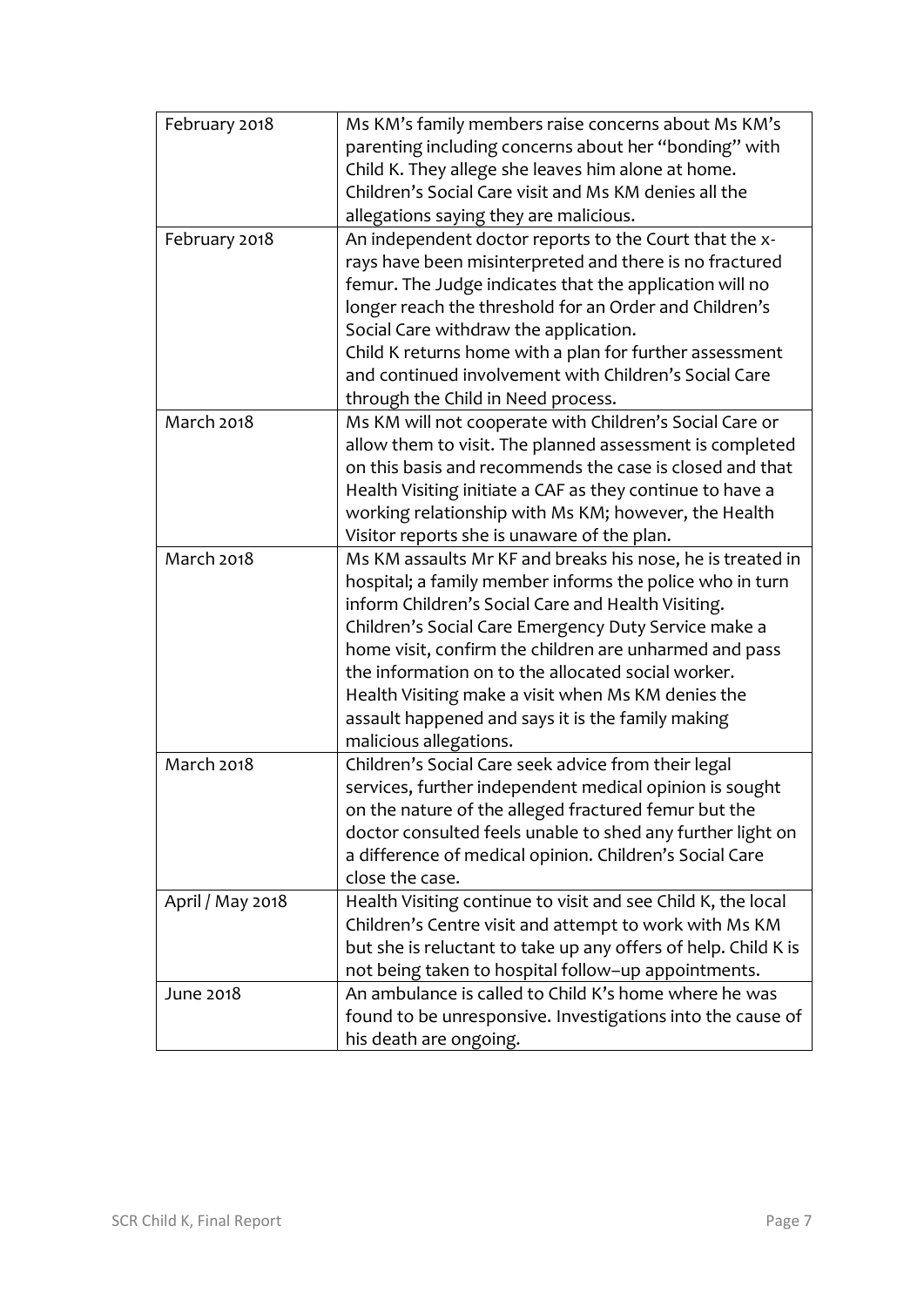## **Child K - Pregnancy and Early Life**

- 14. Ms KM had suffered with pre-eclampsia with her first child, Child KS, who had been born prematurely and spent two weeks on the neo-natal unit before being discharged home. When Child KS was five months old Ms KM discovered she was pregnant again.
- 15. Ms KM approached her GP requesting a termination and was referred to an appropriate service. However, having later decided to have the baby, Ms KM was booked in with the maternity services when she was 23 weeks pregnant.

## **Recognition of Vulnerability**

- 16. During the ante-natal booking it became clear to staff that there were factors in Ms KM's history and current circumstances which suggested she was vulnerable. These included:
	- Ms KM's previous obstetric history
	- Her response to being pregnant
	- Her "low mood" (she had been prescribed anti-depressants just before Child K was born)
	- The late booking
	- Relationship problems (she and Mr KF were reported to have ended the relationship)
	- Inadequate housing
- 17. The maternity team referred Ms KM to the Primary Care Liaison Service <sup>6</sup>(PCLS) for a mental health assessment, the assessment recommended Ms KM undertake further work with the IAPT team<sup>7</sup>; Ms KM did not take up this offer of ongoing work.
- 18. In view of her vulnerability, maternity services referred Ms KM to their specialist 'Lotus Team'. However, before the team were able to begin any effective work, Child K was born by caesarean section at 30.5 weeks. This meant that there were only seven weeks between Ms KM's booking and Child K's premature birth, which allowed limited time to get to know the family.
- 19. Child K was taken to the neo-natal intensive care unit and Ms KM received treatment on the maternity ward. In the post-birth period Child K had a number of health problems associated with his prematurity which led to him being cared for by two paediatric teams at two different hospitals.

**.** 

<sup>6</sup> PCLS, Primary Care Liaison Service a mental health liaison service which provides short-term support service to help people with mental health difficulties.

<sup>&</sup>lt;sup>7</sup> IAPT, The Wiltshire IAPT Service (formerly LIFT Psychology) is a free NHS service which supports people in Wiltshire who are experiencing common mental health difficulties, such as anxiety, depression and stress using CBT techniques. It is a self-referral service.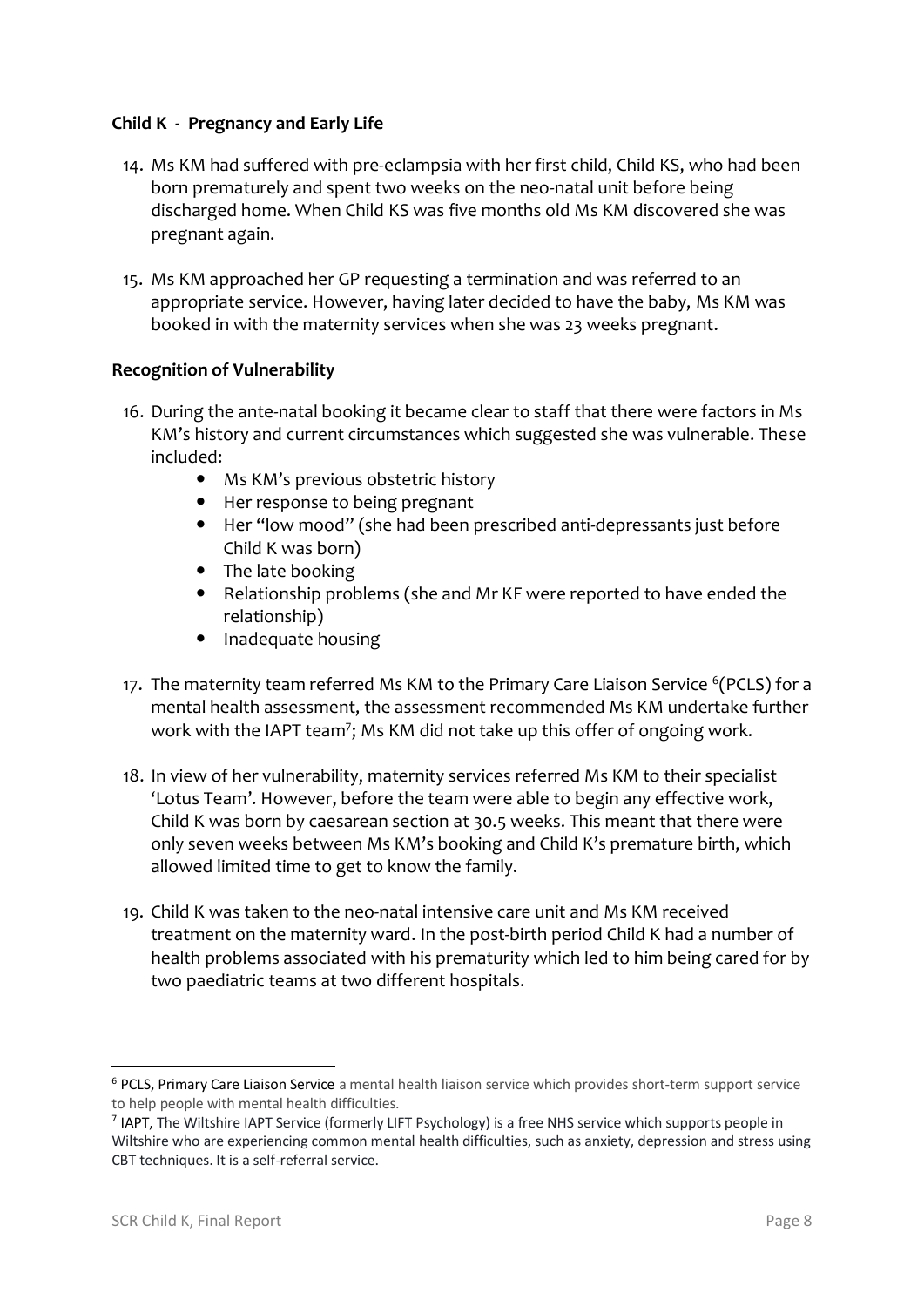- 20. The neo-natal team at the local hospital encouraged Ms KM to visit Child K and to telephone for updates on his progress. They noted it was difficult for her to get to the hospital. She was unable to drive having recently had surgery and had an eightmonth-old baby at home.
- 21. Indications were that Ms KM and Mr KF's relationship was strained and Ms KM told the hospital Mr KF was not to see Child K. During this Review, it was also reported that Ms KM had told Mr KF that Child K had died - her motivation for this was not known.
- 22. Also noted was the family's housing situation. Ms KM, the two children and three dogs were living in a one bedroomed flat and they also had financial problems exacerbated by Ms KM's extended period of maternity leave.

## **Maternal Ambivalence**

23. The implications of Ms KM's late booking, feelings about the pregnancy and response to Child K indicate maternal ambivalence described in the triennial analysis of Serious Case Reviews, "Pathways to Harm, Pathways to Protection,"<sup>8</sup> It states:

> "*One potential indicator of parental risk identified in this triennial review was a sense, in a few cases, of maternal ambivalence towards her child. This could present as an unwanted pregnancy, or ambivalent feelings about being pregnant; and result in late antenatal booking, or non-engagement with antenatal services. Later presentations included an apparent lack of joy or warmth in relation to their baby."*

The report makes the following learning point:

#### **LEARNING POINT:**

• A parent who presents as ambivalent about their pregnancy, or who does not seem to be engaging with parenthood provides an opportunity to explore with that parent their feelings towards the child and any risks that this might pose.

**.** 

<sup>8</sup> Pathways to Harm, Pathways to Protection: a triennial analysis of serious case reviews 2011 to 2014, Final report May 2016, Peter Sidebotham et al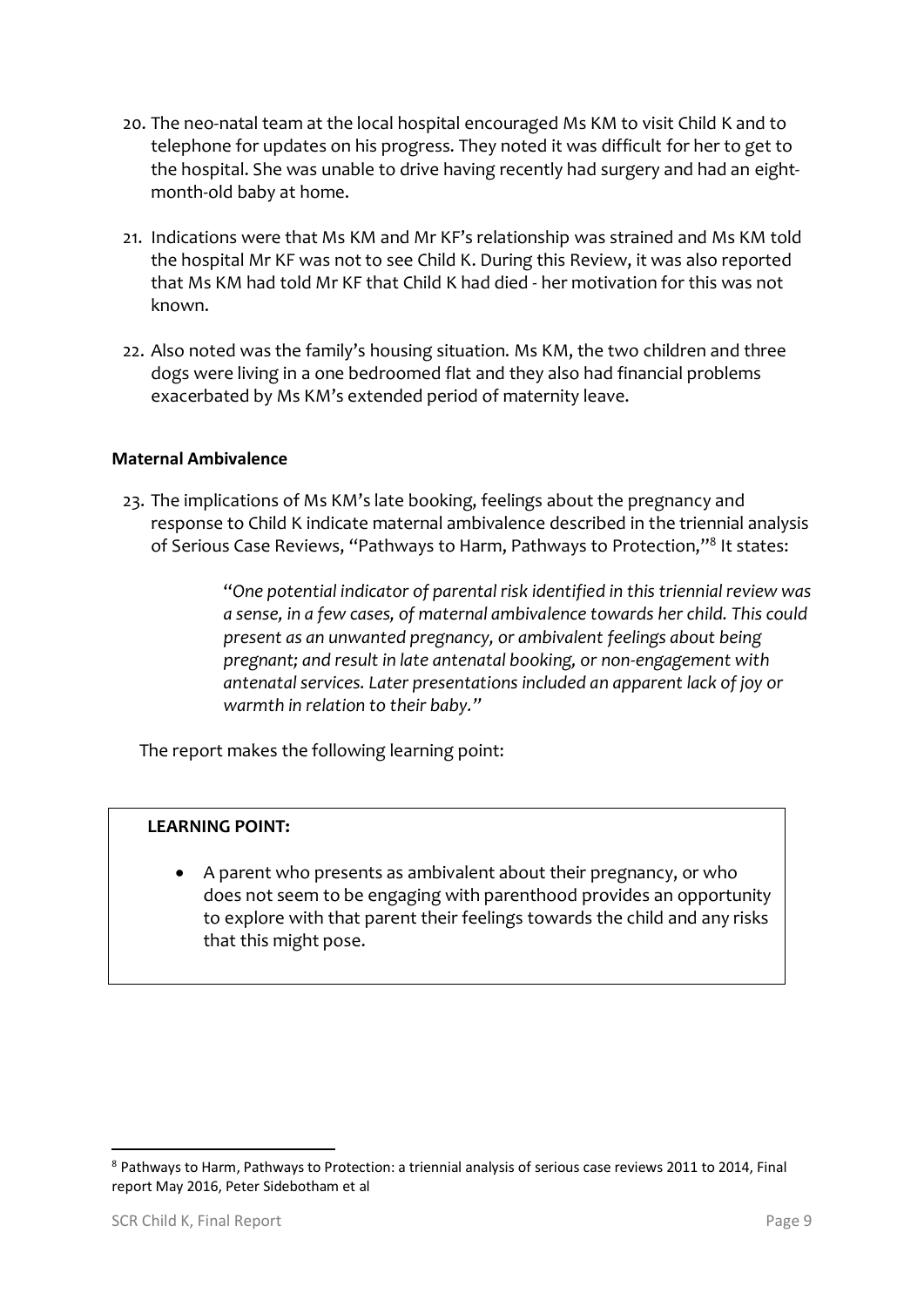## **LEARNING THEME 1 - Early Help, Assessment and Planning**

24. Working Together to Safeguard Children 2018 states:

*"Providing early help is more effective in promoting the welfare of children than reacting later. Early help means providing support as soon as a problem emerges, at any point in a child's life…"*

"*Where a child and family would benefit from co-ordinated support from more than one organisation or agency (e.g. education, health, housing, police) there should be an inter-agency assessment."*

- 25. In Wiltshire, the CAF Early Help Assessment provides a framework for working in an integrated and coordinated way at Early Help level.
- 26. An assessment enables a shared understanding of a family's needs and strengths to inform an outcome focused plan. The assessment should be evidence based and clear about the action to be taken and services to be provided to prevent needs escalating. Team around the child, known as TAC meetings, should take place to bring together those agencies working to support the child and the family. Within this framework information can be shared and progress towards improved outcomes for the child monitored.
- 27. Despite the recognition of Ms KM's multiple needs, none of the professionals working with the family considered initiating a CAF and convening a TAC meeting. Discussions in the Practitioner Event, and from the agencies own reflection on their practice, have identified that this was a lost opportunity.

#### **What did Happen and Why**

- 28. There was good communication in the handover between midwifery and Health Visiting and the neo-natal unit provided a follow-up outreach service visiting Child K at home. PCLS had carried out an assessment and Ms K had applied to be re-housed and was expecting to move into a larger property in the near future.
- 29. For the professionals working with the family, the combination of these actions meant that they considered that everything that could be done for the family was being done; the issues had been identified and services were being provided. Therefore no one in the professional network considered the fact that a coordinated Early Help Assessment was necessary and would provide a framework for integrated working and information sharing.
- 30. Consideration should have been given to initiating a CAF Early Help Assessment on Child K. The focus of help was on the immediate presenting problems and a CAF would have enabled a more structured assessment of the emerging needs, for professionals to share their thoughts in a more considered way and for a plan to be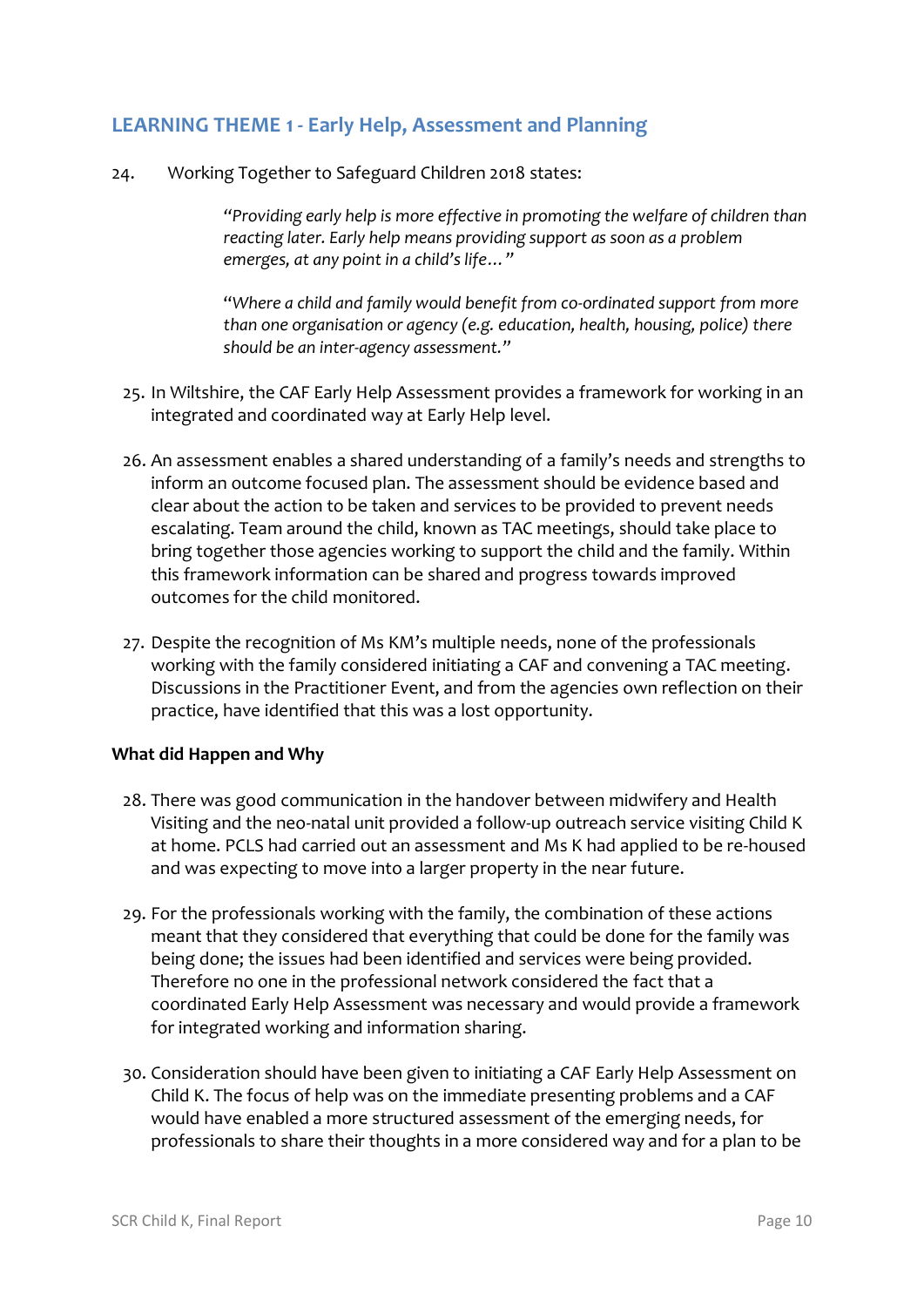put in place which could be reviewed. The assessment may well have helped keep Child K at the centre and at the fore-front of professional's minds.

- 31. More thought should have been given at this early stage to the implications of Ms KM's response to being pregnant, Child K's premature birth and hospitalisation and the concerns about Ms KM's visiting frequency. It became clear, as time went on, that Ms KM was signposted to numerous agencies for help and support and although this reassured professionals, Ms KM did not engage with any of the services offered. Had a CAF been in place, the implications of this lack of engagement for the care of Child K might have been considered and better understood by all agencies.
- 32. Lack of an effective CAF Early Help Assessment has been identified before as an issue for Wiltshire (for example see SCR Baby J, 2016). In 2015 Ofsted carried out a thematic inspection of the effectiveness of Early Help which drew on evidence from 12 local authorities; this demonstrates that there are common challenges for LSCBs in evaluating the effectiveness of Early Help and the quality of Early Help assessments.

## **What Needs to be done**

33. The Ofsted report reinforces the message that Early Help can prevent the escalation of difficulties which in turn can lead to a deteriorating family situation and children being more at risk of suffering harm. This is acknowledged and accepted in Wiltshire and there is work taking place within the Families and Children's Transformation Programme (FACT) to improve Early Help assessment and planning, oversight and quality. <sup>9</sup> However, whilst this work is being progressed key messages about the importance of Early Help assessments, clear outcome focussed planning and regular review should be reinforced.

## **CONSIDERATIONS FOR THE WSCB**

- Discussions from the Practitioner Event suggest that the Early Help assessment process in Wiltshire is not yet embedded. If Early Help is to be effective, all agencies will need to be fully engaged with this assessment and integrated framework for working.
- Where there are examples of good practice these should be shared as exemplars to assist practitioners in their understanding of the process of Early Help.

**<sup>.</sup>** <sup>9</sup> Se[e http://www.wiltshire.gov.uk/children-young-people-fact-overview](http://www.wiltshire.gov.uk/children-young-people-fact-overview)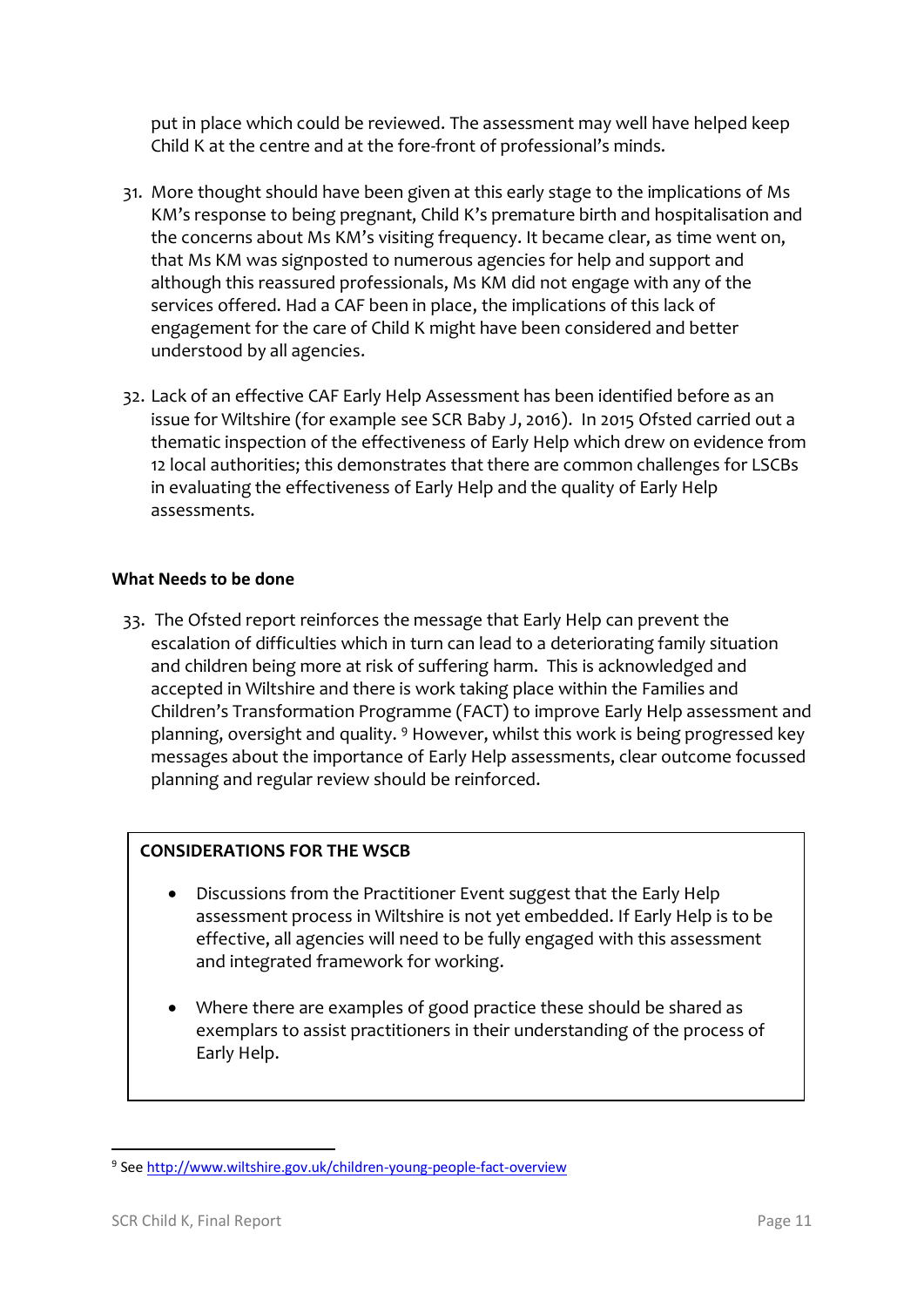## **LEARNING THEME 2 - The Significance of Bruising in Non-Mobile Babies**

- 34. When Child K had been at home for four weeks the outreach worker noticed a small bruise on his forehead; Ms KM was asked about the bruise and gave the explanation that a toy had been thrown by an older child. This explanation was accepted by the worker.
- 35. Bruising in babies who are not crawling, cruising or walking (non-mobile) is rare and there is wealth of research about its significance as a potential indicator of child abuse. The NICE guidance "When to Suspect Child Maltreatment"<sup>10</sup> states that *"bruising in any child not independently mobile should prompt suspicion of maltreatment."*
- 36. Subsequently most Local Safeguarding Boards in the UK have a multi-agency protocol which defines what action is to be taken if a non-mobile baby or child (for example a non-mobile child with a disability) is found to have a bruise or injury.
- 37. The reason for adhering to the Bruising and injuries in Non-mobile Babies and Children Protocol is that it prevents any one professional having to assess the bruise and the subsequent risk in isolation. In Wiltshire, the protocol in place at the time of these events "Bruising and Injuries to non-mobile children: actual or suspected injuries or bruising in children who are not independently mobile" stated that:

"any *bruising, fractures, bleeding and other injuries such as burns should be taken as a matter of enquiry and potential abuse unless otherwise evidenced"* and that ...

*"Any other obvious explanations for the injury or bruising should not automatically be referred but a consultation with the safeguarding advisor should take place and the detail of what has been observed and discussed should be recorded, dated, timed and signed in the child's individual record held by the agency."* 

38. This protocol has since been reviewed and replaced with a new version which begins with a much clearer statement "*all bruises or injuries to non-mobile babies or children must be reported by phoning the MASH."*

**.** 

**<sup>10</sup>**NICE guidance Child maltreatment: when to suspect maltreatment in under 18s**,** Clinical guideline [CG89] Published date: July 2009 Last updated: October 2017. https://www.nice.org.uk/guidance/cg89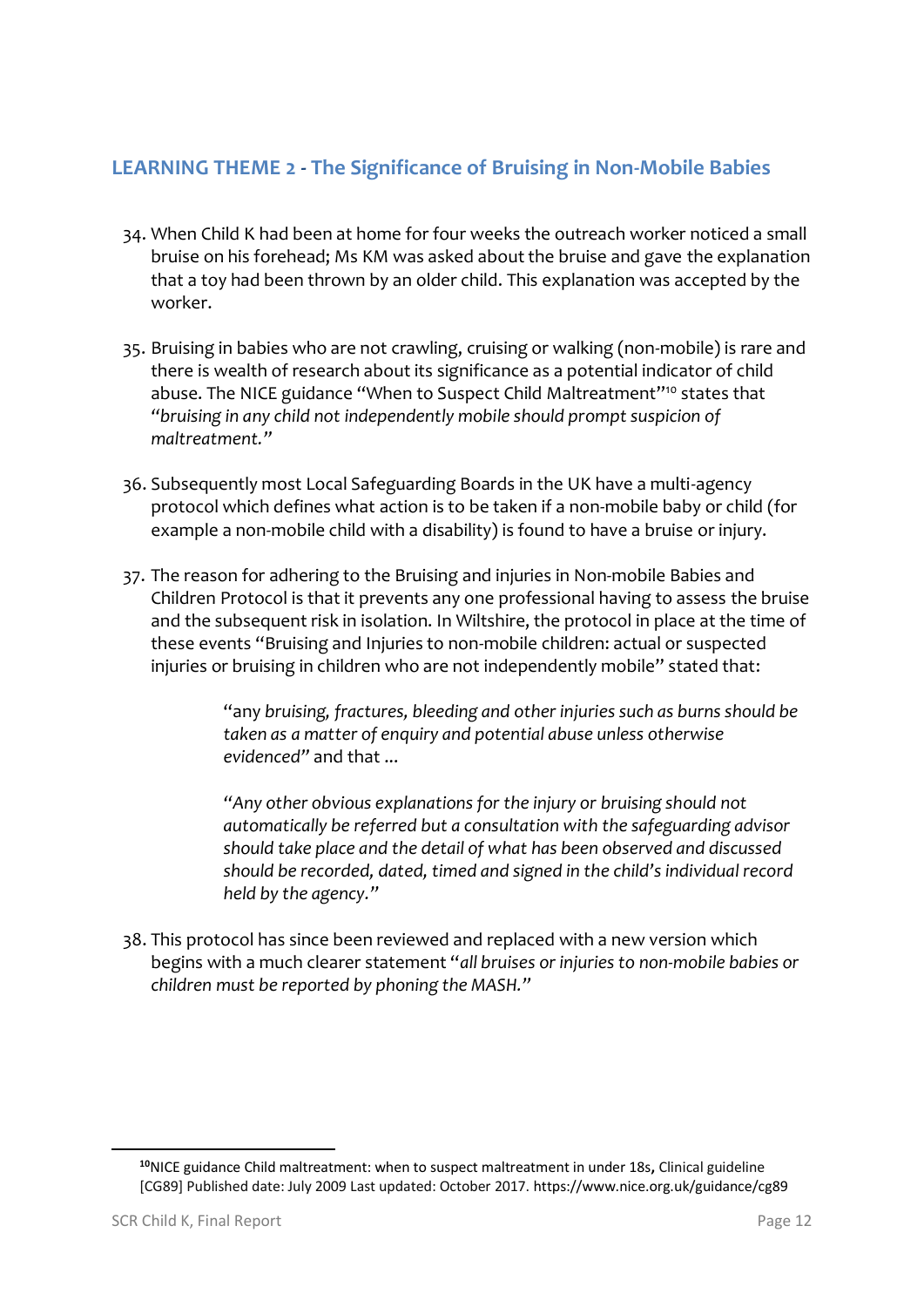## **LEARNING POINT:**

• Although most practitioners are familiar with the injury and bruising protocol, human factors, for example a tendency to want to believe parents, can distract staff. Adhering to the protocol ensures focus on the child is not lost and ensures the incident is properly assessed, recorded and forms part of the chronology of events.

## **CONSIDERATIONS FOR THE WSCB**

• The updated Bruising and Injury in Non-mobile Babies and Children Protocol is clearer about what action must be taken if a pre-mobile baby has a bruise or injury; however, this case demonstrates that human factors can distract staff. Exploration of these factors with staff will help ensure compliance and all agencies need regular reminding about the importance of following the protocol.

## **LEARNING THEME 3 - Child Protection Investigation and Care Proceedings**

- 39. In December 2017, two weeks before Christmas, Child K was taken for a routine paediatric appointment where the examining doctor noticed three unusual presentations, a bruise to the eye-lid, a sub-conjunctival haemorrhage and a lesion on the roof of Child K's mouth. A skeletal survey was carried out and the results were reviewed by two radiologists who concluded Child K had an avulsion fracture in the right femoral area.<sup>11</sup> This type of injury is highly indicative of non-accidental injury.
- 40. A strategy meeting was convened promptly and Section 47<sup>12</sup> enquiries began. Child K was placed with foster carers, an application was made to the Family Court and an Interim Care Order (ICO) was granted. Supervised contact was arranged for Child K's parents. A Looked after Child (LAC) Review was held within accepted timescales.

1

<sup>&</sup>lt;sup>11</sup> Avulsion fractures are caused by trauma. They usually happen when a bone is moving one way, and a tendon or ligament is suddenly pulled the opposite way.

As the bone fractures, the tendon or ligament that attaches to part of the bone pulls this bone fragment away from the rest of the bone.

<sup>&</sup>lt;sup>12</sup> Section 47 Child Protection Enquiries: Section 47 of the Children Act 1989 places a duty on local authorities to investigate and make inquiries into the circumstances of children considered to be at risk of 'significant harm' and, where these inquiries indicate the need, to decide what to do.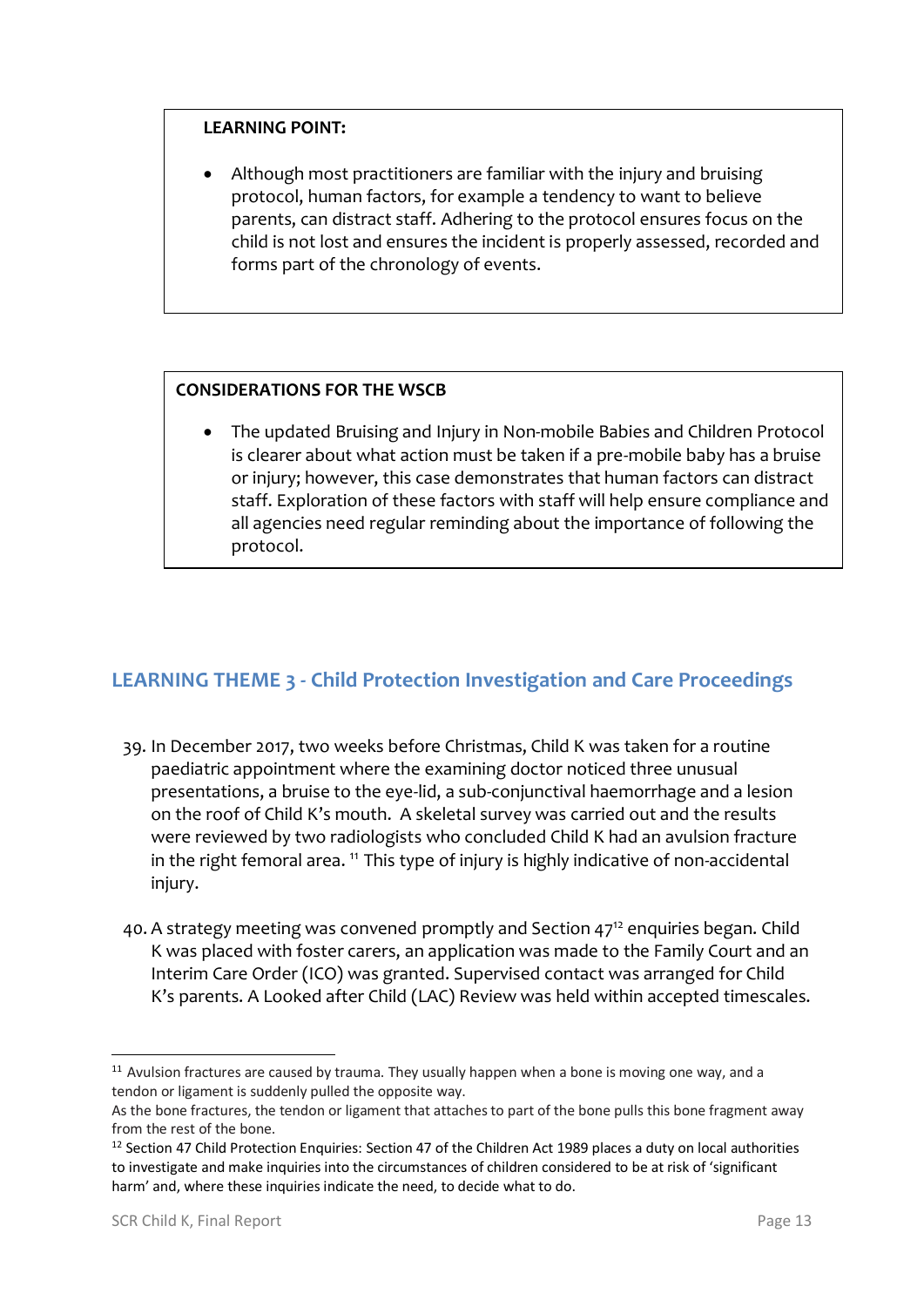41. In line with usual court procedures, a Children's Guardian was appointed who met Child K and his parents, observed some contact and made a home visit. Children's Social Care prepared a report for the court.

## **A Cluster of Medical Presentations**

- 42. Studies about child deaths from non-accidental injuries show that these children often have a history of minor injuries prior to a very serious injury or death. Known as sentinel events or sentinel injuries, in one study these injuries were present in 25% of children subsequently diagnosed as abused.<sup>13</sup>
- 43. Injuries in babies and infants who are not crawling, cruising or walking (non-mobile) are rare and there is a wealth of research about their significance as potential indicators of child abuse. For example, the NICE guideline 'When to Suspect Child Maltreatment<sup>14</sup> uses the terms "injuries and presentations" and prompts health practitioners to consider the possibility of maltreatment in forming a diagnosis, or as part of differential diagnosis.<sup>15</sup>
- 44. For Child K there were three unusual presentations, one of which was a subconjunctival haemorrhage. These are caused when blood vessels on the surface of the eye are broken and whilst common in adults, are rare in babies. If there is no obvious explanation for sub-conjunctival haemorrhages in babies, for example whooping cough, they are an indicator of possible child abuse.
- 45. An example from the literature states:

*"sub-conjunctival haemorrhages in infants and children can be a finding after non-accidental trauma. We describe 14 children with sub-conjunctival haemorrhages on physical examination who were subsequently diagnosed by a child protection team with physical abuse. Although infrequent, subconjunctival haemorrhage may be related to abuse. Non-accidental trauma should be on the differential diagnosis of sub-conjunctival haemorrhage in children, and consultation with a child abuse paediatrics specialist should be considered.*" 16

- 46. For this reason, hospital safeguarding protocols often list sub-conjunctival haemorrhage as a "red flag" presentation which should be referred to the safeguarding team.
- 47. The presentations were discussed with Child K's mother who could not offer any explanation and Child K was then seen by different paediatric consultants, each with

-

<sup>13</sup> Sheets LK et al paediatrics 2013:131(4)

<sup>14</sup> See: http://guidance.nice.org.uk/CG89

<sup>15</sup> A differential diagnosis is considering which of several possibilities might be producing the symptoms

<sup>16</sup> Sub-conjunctival Haemorrhages in Infants and Children: A Sign of Non accidental Trauma[, Paediatric](https://www.researchgate.net/journal/1535-1815_Pediatric_emergency_care) 

[emergency care](https://www.researchgate.net/journal/1535-1815_Pediatric_emergency_care) 29(2):222-6 · February 2013, Catherine A Deridder et al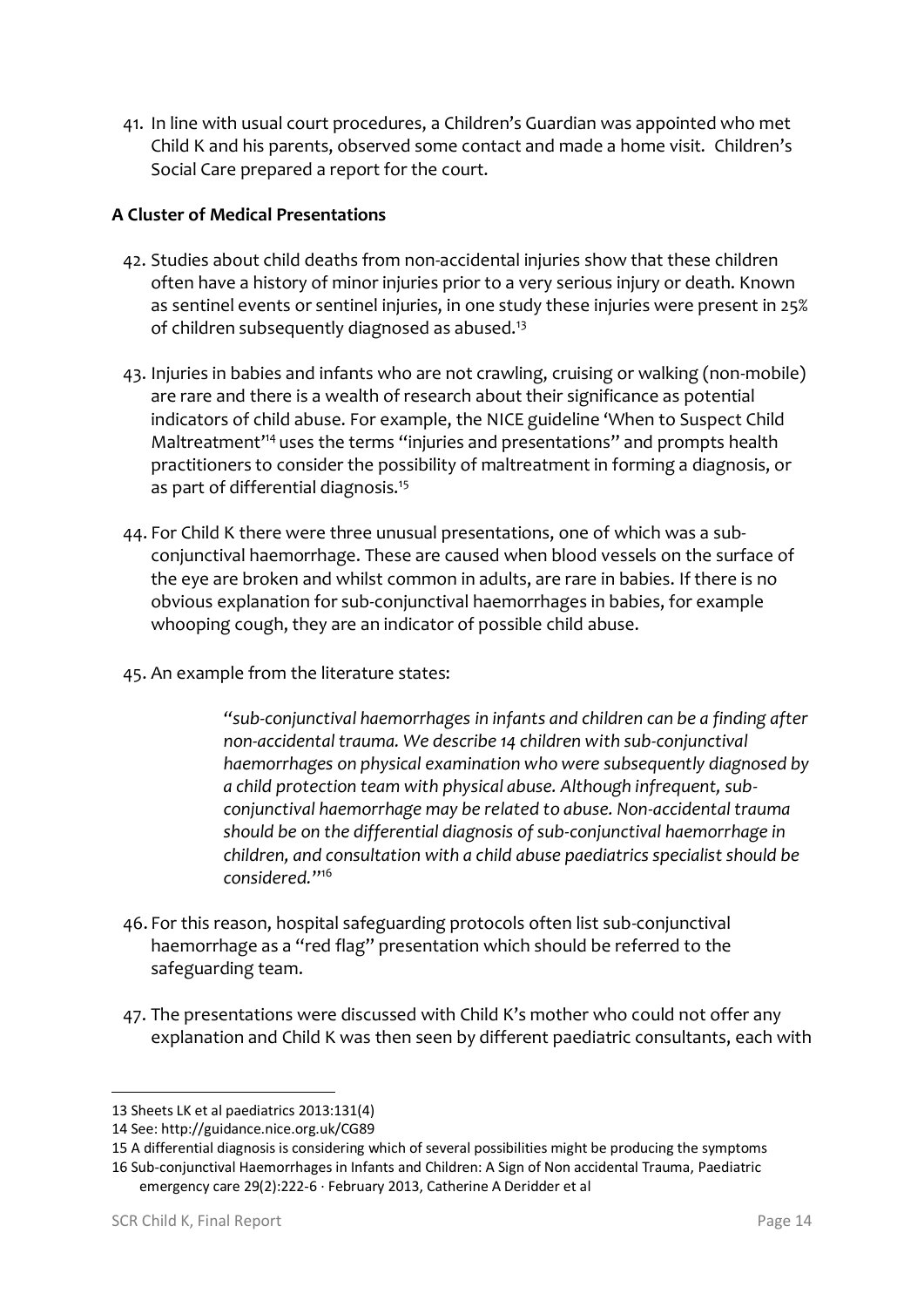specialist knowledge of the specific injury. The report written following the examination concluded that:

> *"the combination of an unexplained bruise, a sub-conjunctival haemorrhage, mouth lesion and unexplained fracture is highly suspicious of non-accidental injury."<sup>17</sup>*

- 48.A Case Management Hearing (CMH) was held at the Court six weeks after the ICO had been granted. During the hearing the Judge drew attention to a perceived lack of clarity about the alleged fractured femur. The Court ordered that further evidence was required about the nature of the fracture and an independent expert radiologist was instructed to review the x-rays. This radiologist reported that, in his opinion, there had been "*no metaphyseal fracture of (Child K's) femur..."*
- 49. Following the radiologist report, Children's Social Care had to consider whether, in the absence of a fracture, they had sufficient evidence of harm to meet the threshold for Care Proceedings. Children's Social Care took advice from their legal team and withdrew the application**. <sup>18</sup>** The other unusual presentations, the cluster of injuries, were not considered sufficient to meet the threshold for Care Proceedings.
- 50. Children's Social Care in their written report for this Review say that "the collective medical view at this time became that Child K's cluster of injuries were not of significant concern."
- 51. Enquiries conducted during this Review have not been able to ascertain how injuries considered by doctors to be "*highly suspicious of non-accidental injury*" became "*not of significant concern*."
- 52. It seems likely that the focus of the Court became the fractured femur and the need to seek further medical opinion and consideration of the other issues was overlooked. It is also possible that the language used by professionals has different meanings for different agencies, for example a presentation which is "not of concern" to a doctor may have a different meaning for a social worker.

## **Challenging Medical Opinion**

53. It is very difficult for non-medical professionals to question or challenge medical opinion whether it is definitive, as in this case, or in other cases, when it fails to reach a conclusion. Neither Children's Social Care nor Cafcass formally questioned the difference of opinion between the radiologists about the nature of the alleged fracture or discussed the significance of the cluster of presentations.

-

<sup>&</sup>lt;sup>17</sup> From Report of Community Paediatrician, Dec 2018

<sup>&</sup>lt;sup>18</sup> Threshold criteria as defined by section 31 of the Children Act 1989 are the facts that a local authority have to prove if they want the court to make an order. If the facts are not found, the threshold is not met and the Judge cannot make any public law orders, then the Care Proceedings will come to an end.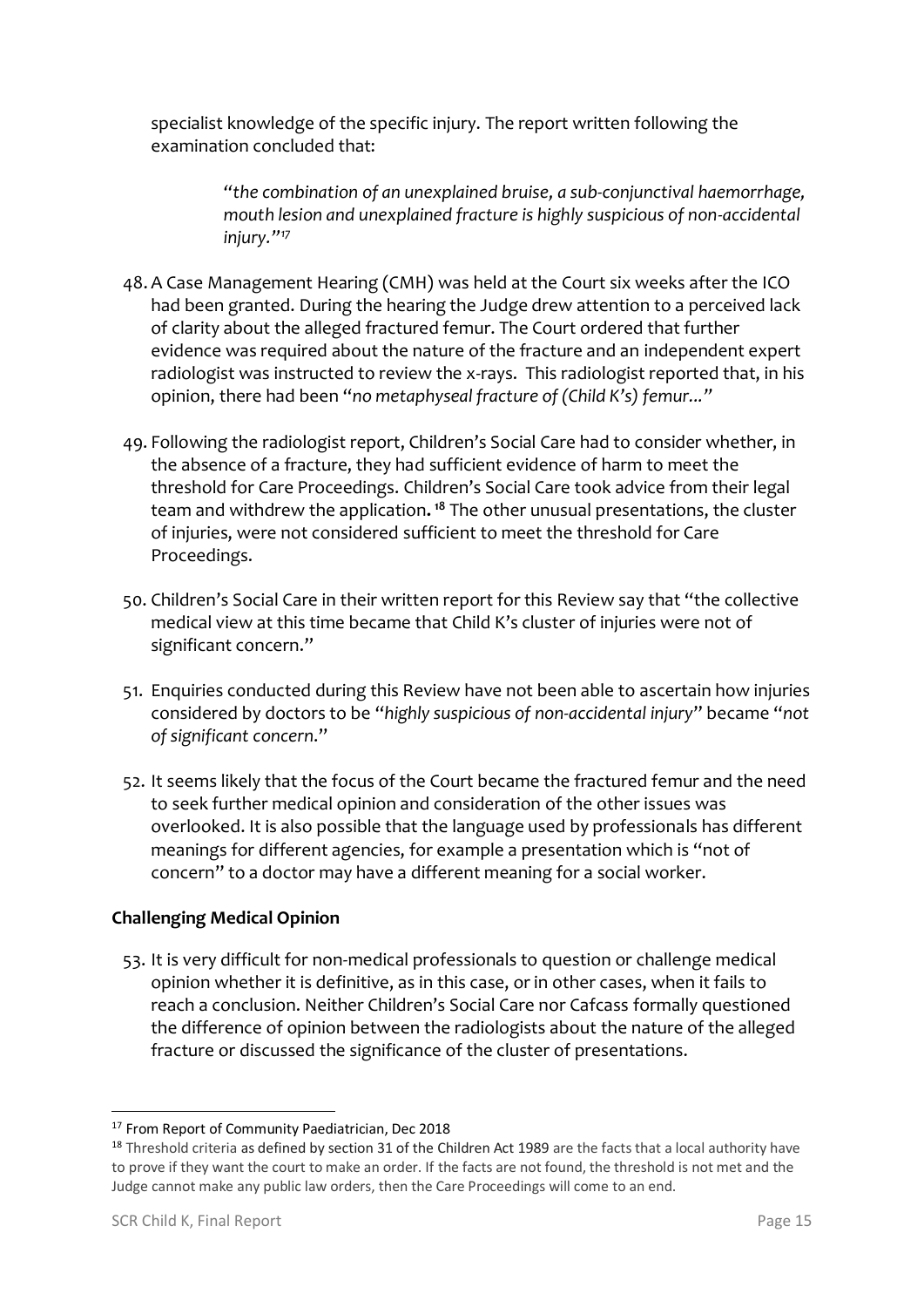- 54. Children's Social Care did try to obtain another medical opinion about the potential fracture but the doctor was not able to comment beyond the fact that there had been a difference of opinion about the diagnosis.
- 55. Previous SCRs have commented on the hierarchy of evidence, demonstrating that in the professional hierarchy, doctors are more likely to be believed than other professionals and their diagnosis can significantly influence the nature and outcome of an investigation. There are a number of reasons for this, for example different professional understanding about the nature of "evidence," the natural human optimism in wanting to believe the best of people and the difficulties of achieving medical representation in multi-agency meetings.<sup>19</sup>
- 56. In this case, despite the general understanding among all professionals of significant injuries in babies and the added implications of there being a cluster of injuries, there was no challenge to the medical opinion on the fracture diagnosis or other presentations. Because of the difficulties in questioning medical opinion, some LSCBs have developed guidelines for staff.<sup>20</sup>

## **LEARNING POINTS:**

- The presence of a number of apparently minor injuries to a baby can be considered sentinel injuries and may be an indication that the child is at risk of harm.
- Medical evidence is a crucial part of risk assessment. It is important that other agencies are clear about the meaning and significance of medical evidence and seek clarification when necessary.
- Ensuring health staff are aware of the family history, background and contextual information may influence the medical opinion provided.
- Focussing on the child's experience, particularly when there are a number of unusual presentations, can help practitioners frame questions and encourage discussion between all the agencies which contribute to assessment of risk.

• Practitioners should be aware of the role of the Named Professionals and

1

<sup>19</sup> Scie have produced a fact sheet, Practice issues from Serious Case Reviews Confusion about interpretation of medical information on cause of injury.

<sup>20</sup> See for example Wakefield LSCB, Guidance on Challenging Medical Opinion in Section 47 Cases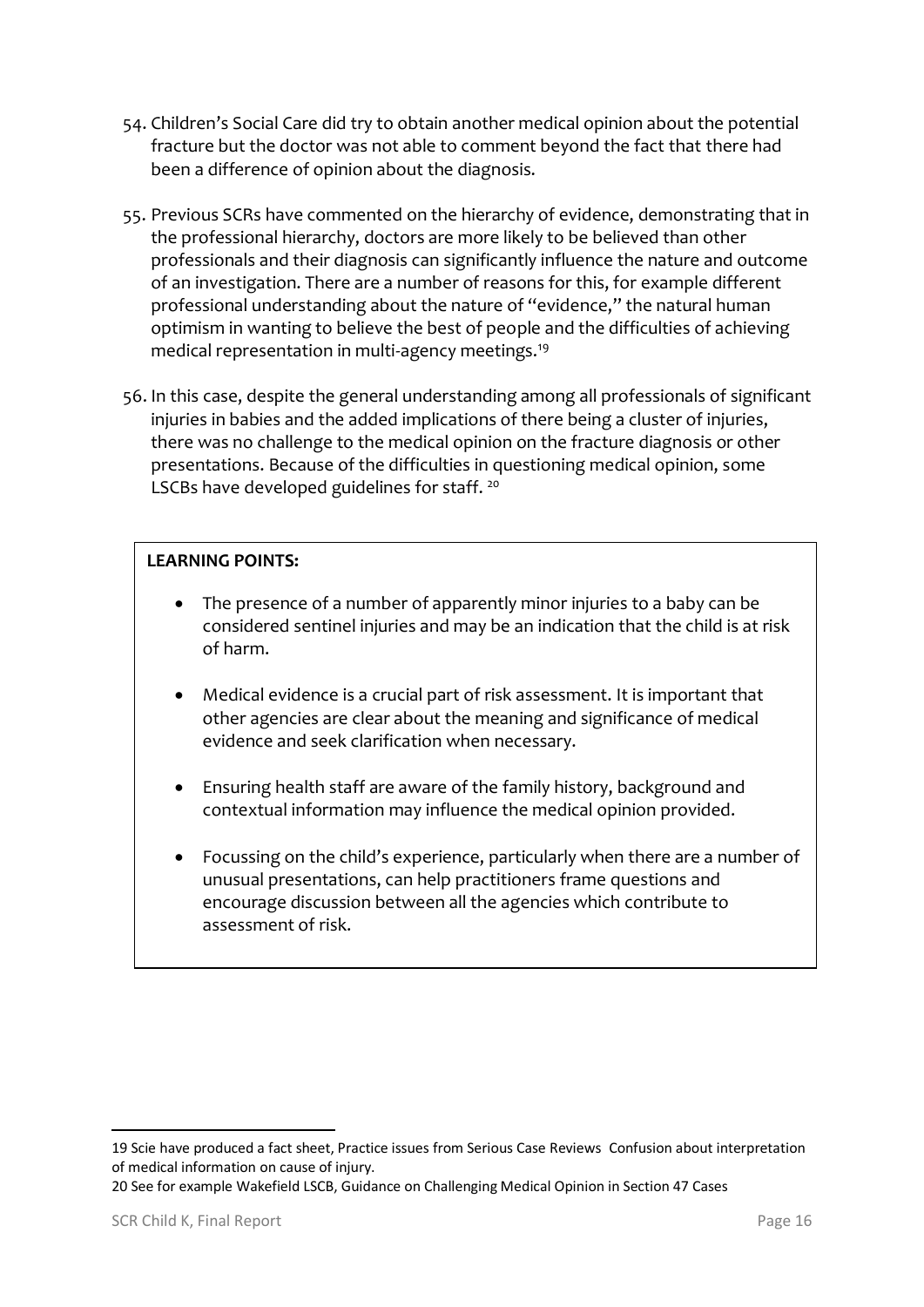## **CONSIDERATIONS FOR THE WSCB**

• The Safeguarding Board should satisfy itself that all agencies are confident to question medical opinion which is provided as part of Section 47 enquiries in a helpful and professional manner and that medical practitioners are open to challenge.

## **Referral**

57. Towards the end of the Care Proceedings, Children's Social Care received information, from members of Ms KM's extended family which reported that that Ms KM:

> "*had not bonded with Child K, had expressed the view that she "hates" Child K and wished he had died instead of the family dog, that she leaves Child K alone and uses cannabis and has fluctuating moods and aggression."*

58. Children's Social Care and the Child's Guardian interviewed Ms KM together and she denied all the allegations suggesting the intention was malicious. The referrer was interviewed and as there was no evidence, no further action was taken. Mr KF was not spoken to; the tendency to overlook the role and responsibilities of fathers is discussed later in this report.

## **LEARNING POINTS:**

- In order to form a view about the significance of referral information it is essential that it is considered within the family context, the chronology of events and what is already known; if referral information cannot be substantiated this doesn't mean it's not true and the significance of the information may need to be reviewed again in future assessments.
- Child K's early history suggested that there were indicators of potential attachment difficulties. Practitioners should be alert to the significance of parental attachment and include their observations in assessments.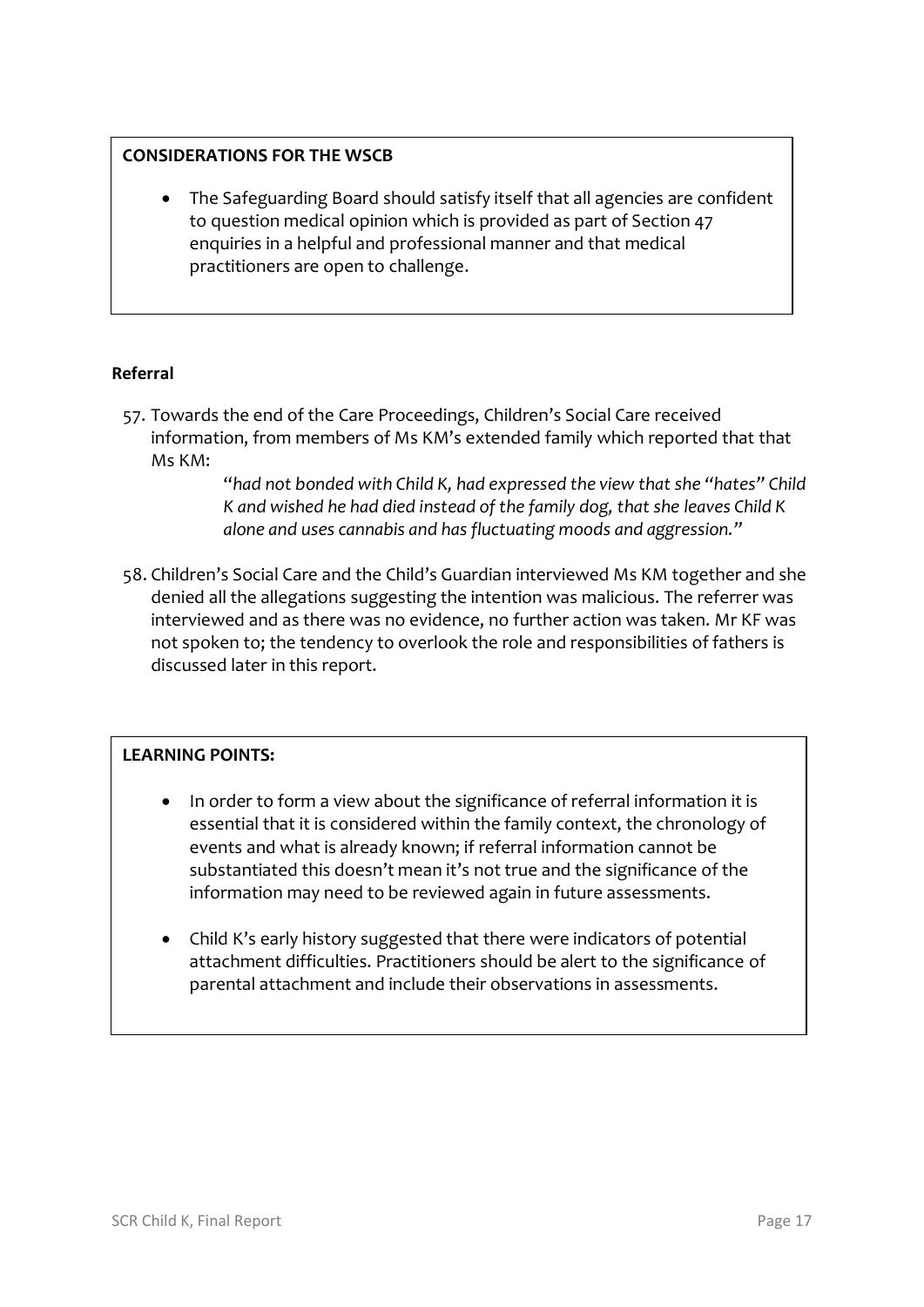## **Outcome of the Care Proceedings**

- 59. At the end of February 2018, when the application to court was withdrawn, Child K returned home; he was aged 8 months and been living with foster carers for 11 weeks.
- 60. The Children's Guardian did not challenge the decision to withdraw but made it clear that, in her view, Children's Social Care should remain involved with the family "to offer support and monitor the situation." A plan was draw up with Ms KM which stated that a parenting assessment would be completed and that Children's Social Care would remain involved with the family, working within the Child in Need Framework<sup>21</sup>.
- 61. Once Child K was at home, Ms KM indicated that she had been extremely upset by recent events and despite numerous attempts by the social worker to arrange a visit, she would not agree to any ongoing work.
- 62. In view of the difficulty engaging Ms KM, Children's Social Care decided that the best way forward in the circumstances was to withdraw and to ask the Health Visitor, who was described as having a good relationship with Ms KM, to start a CAF; this would still enable multi-agency assessment, a plan and reviews to be put into place. However, this decision was not communicated clearly to the Health Visitor and the CAF never got started; the Health Visitor was surprised to find Child K at home when she visited.

## **Impact of the Withdrawal from Court**

- 63. The withdrawal of the application to the Court had a significant impact on the future direction of work.
- 64. The decision to withdraw the application was primarily based on the medical opinion and Children's Social Care's assessment of the family, which had not identified any risk of harm to Child K other than the risk of injury. The "Analysis of the Evidence of Parenting Capacity" in the report to the Court emphasises that the family were not known to Children's Social Care prior to these events and states that:

"*the issue of parenting capacity in relation to the safety (of Child K) pertains solely to the parents inability to provide an explanation for significant injuries..."*

-

<sup>&</sup>lt;sup>21</sup> Child in Need Framework - Section 17 of the Children Act 1989 states that it is the general duty of every local authority to safeguard and promote the welfare of children within their area who are in need; and so far as it is consistent with that duty, to promote the upbringing of such children by their families. Working with Children's Social Care within this framework is entirely voluntary for families.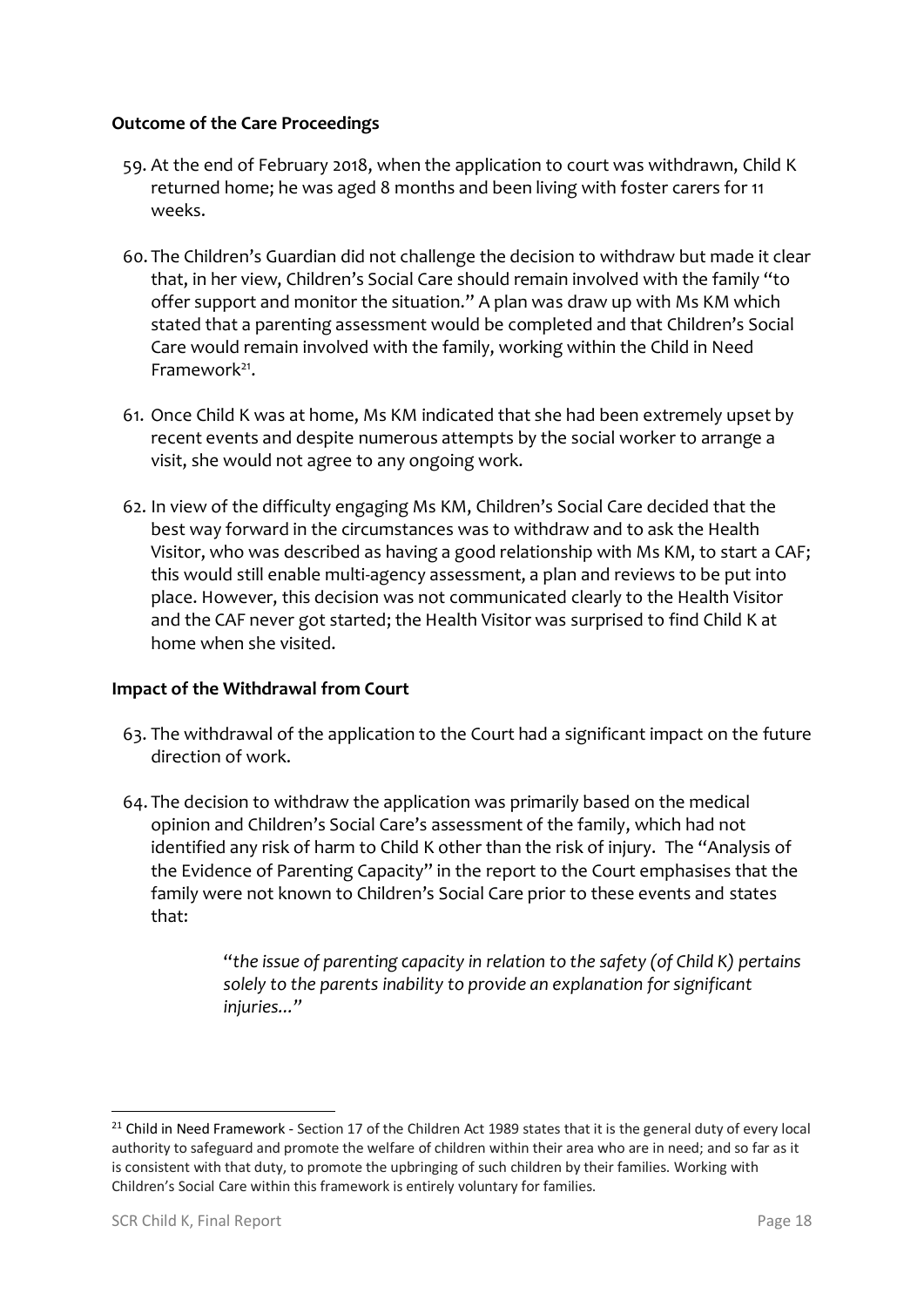65. Once the risk of injury had been dismissed, Children's Social Care considered they had no basis for statutory involvement and therefore no choice except to withdraw the application.

## **Impact on the Workers**

- 66.Withdrawal of the application to the Court had a significant impact on the confidence of the social workers who reported that they were left feeling they had "got it wrong." This lack of confidence in the process was compounded by Ms KM's angry response, in particular that she had been denied spending Christmas with Child K. The workers became distracted by their sympathy for Ms KM and the focus on Child K was lost.
- 67. When Ms KM refused to work with Children's Social Care they felt they had run out of options; on reflection, they have concluded that the decision to step-down the case from the highest level of intervention, removal of a child and court proceedings, to working through the to the lowest level, the CAF process, should have been scrutinised by managers more robustly.
- 68. Even though Children's Social Care did not "get it wrong", the Section 47 investigations, the application to the court and the protection of Child K were all carried out properly and efficiently, the focus on process, the difficulties in engaging Ms KM in ongoing work and the reluctance to cause Ms KM any further distress deflected from consideration of Child K and his needs and experience.
- 69.Although Children's Social Care completed the planned assessment there was insufficient thought about the impact of the events on Child K, his return home after yet another period of separation from his family and what this might mean for him. $^{\mathsf{22}}$
- 70. As a result of this case, procedures have been changed so any decision to withdraw from Care Proceedings must be agreed by the Head of Service and a meeting held to discuss any case closed as a result of parental non-engagement.

**<sup>.</sup>** <sup>22</sup> Since this case, for Children's Social Care reflective supervision has changed and the pro-forma for safeguarding supervisors now includes risk and impact analysis as standard headings.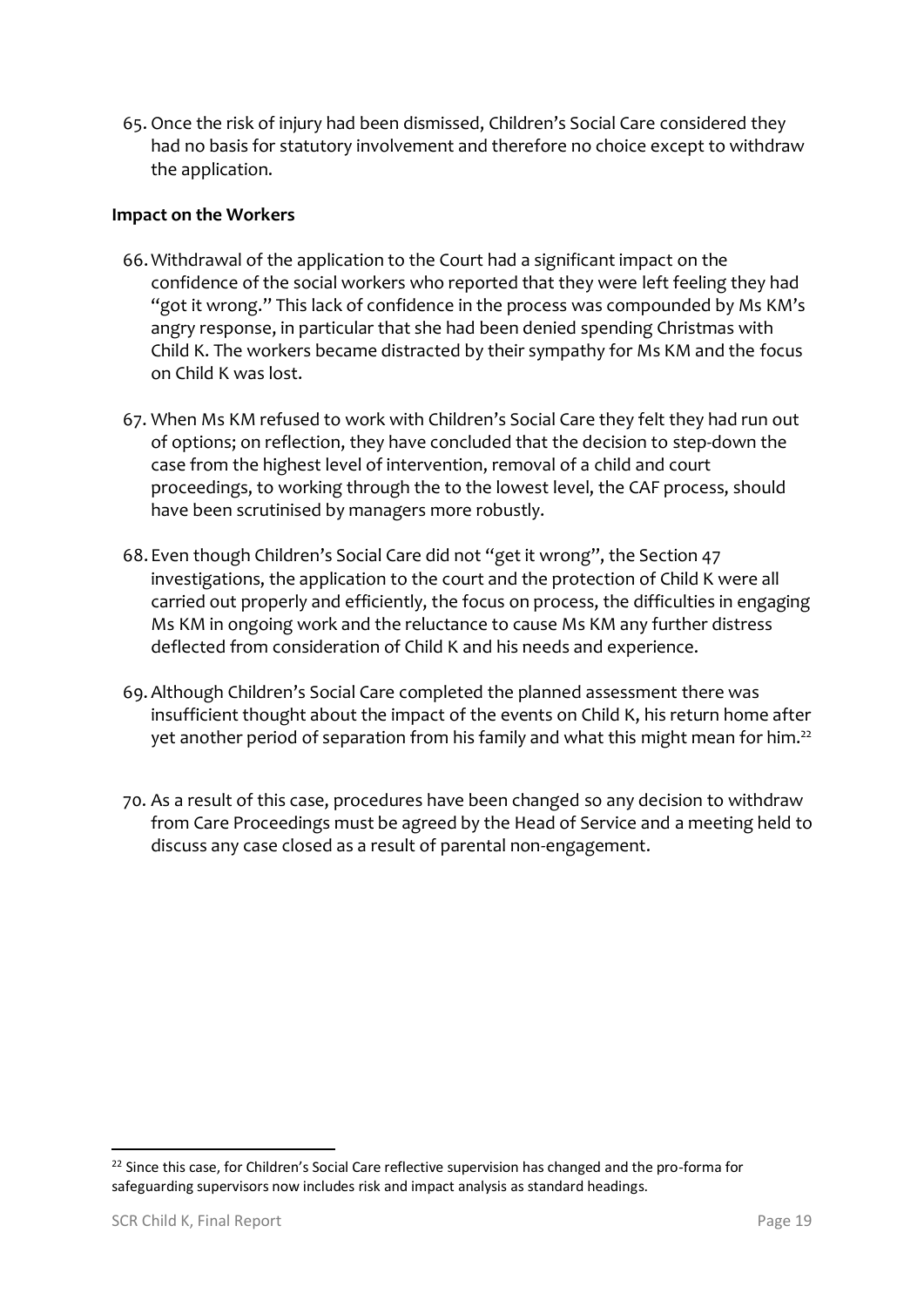## **LEARNING POINTS:**

- Withdrawal of Care Proceedings is a rare and unusual event and supervision should address the feelings of practitioners in all agencies and how these might impact on their judgement and the risk of over-identifying with parents.
- Reflective supervision, reviewing the case, looking at the events holistically the background and impact of the separation and asking questions such as "what do we know about this baby, about his relationship with his parents?" and specifically addressing the question "how concerned are we about the risk of harm" would bring the focus back to the child.

## **The Value of Multi Agency Assessment**

- 71. A Strategy Meeting or multi–agency discussion at the point of withdrawal of the Care Proceedings would have enabled practitioners to come together to discuss Child K and whether there was a need for further protective action, despite the lack of medical evidence to support the threshold for care proceedings. This would have enabled further discussion about the medical presentations and to consider the implications for Child K if his mother could not be engaged in further work. Although it is common practice for Children's Social Care to take the lead in preparing evidence for court, this does not preclude other agencies from remaining involved in risk assessment and intervention or providing information to the court.
- 72. When Child K was placed in foster care a LAC Review was held. However, there was a misunderstanding among the practitioners at the Practitioner Event that in order to hold an Initial Child Protection Conference (ICPC) there must be an indication of "ongoing risk" to the child. As Child K was looked after and there was no "ongoing risk" there was no Child Protection Conference; this view does not accurately reflect the procedures which are more permissive and indicate that a decision should be reached and the reasons for not holding an ICPC recorded.
- 73. The local Child Protection Procedures state:

*"Children who are already looked after will not usually be the subject of Child Protection Conferences, though they may be the subject of a s47 enquiry. The circumstances in which a child who is looked after may be considered for a Child Protection Conference or may be subject to a Child Protection Plan can vary..."*

74. Also, when a child who has been subject to a Care Order returns home, the procedures state that:

"*the members of the LAC Review must decide and record whether an Initial Child Protection Conference should be convened prior to the change. If it is proposed that a child subject to a care order should be returned to their birth family / returned home, the members of the statutory looked after child case review must decide and record whether an initial child protection conference should be convened prior to the change. .."*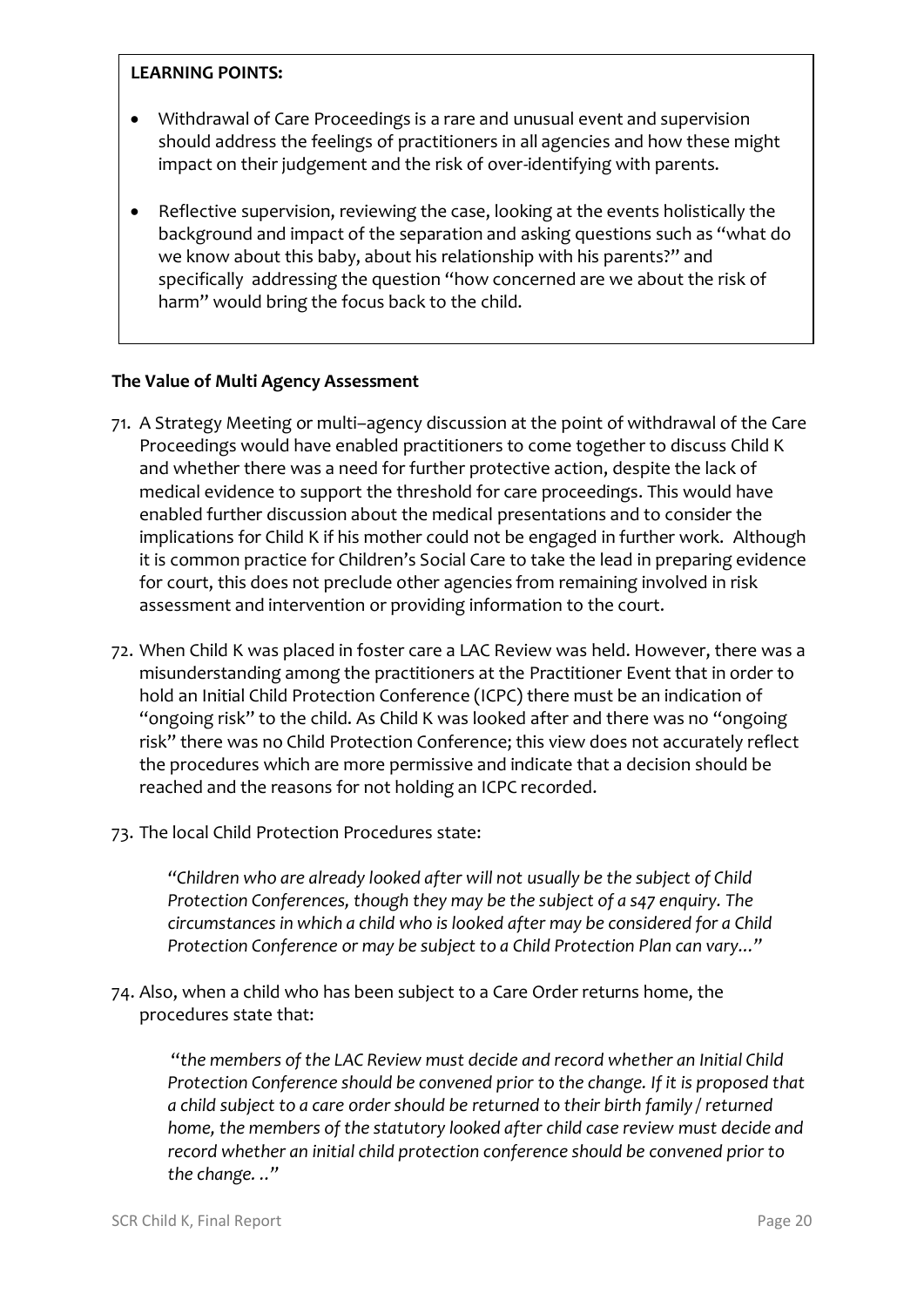This discussion would be initiated by the Independent Reviewing Officer. (IRO)

- 75. None of the practitioners involved with this case were aware of expected practice and the assumption made by agencies at the time was, that the Child Protection Process had been exhausted and there was nothing to be gained by going down that route again.
- 76. Even if, after careful consideration, the decision had been taken not to hold a Strategy discussion or ICPC, a professionals meeting would have provided an opportunity to re-assess the family situation and discuss the risk assessment and make a plan. This would have avoided the pitfall of others in the professional network being unaware of Child K's return home, enabled reflection on events and to take a step back from feeling sympathy for Ms KM and focus on Child K's experience.

## **LEARNING POINTS:**

- Child Protection Conferences and Child Protection Plans exist to manage risk to children placed at home with their parents/carers. Care Proceedings are initiated when that risk cannot be managed safely enough. When Care Proceedings are withdrawn it is essential to consider risk in a multi-agency forum.
- It is unhelpful to decide whether to initiate a Strategy Discussion and the Child Protection process based on an assumption of the outcome. This risks the process becoming more important than the purpose of the meetings and an opportunity for a multi- agency discussion being lost.
- The IRO plays an important part in ensuring plans for children are independently scrutinised, this is particularly important when there is a sudden and unplanned change.

## **CONSIDERATIONS FOR THE WSCB**

- The WSCB should reassure itself that all agencies are aware that anyone of them may request a Strategy Meeting if they have concerns about a child.
- None of the staff at the Practitioner Event were aware of the role and responsibilities of the IRO and members of the LAC meeting defined in the procedures and to be followed when a child returns home. This guidance needs to be shared and embedded in practice.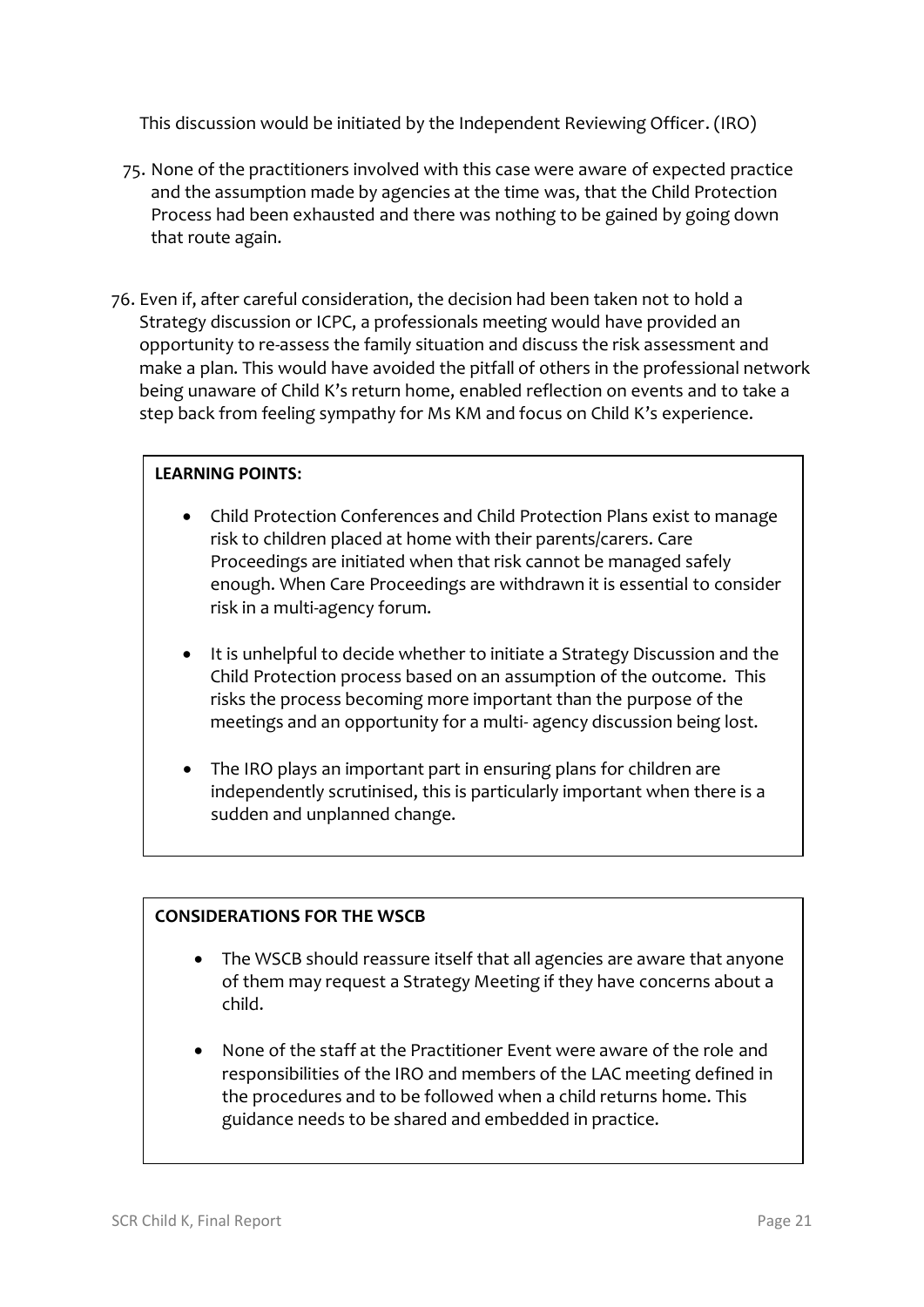## **LEARNING THEME 4 - Domestic Abuse**

- 77. There was another opportunity for a Strategy Discussion, consideration of Section 47 enquiries and the possibility of a Child Protection Conference when, two weeks after Child K returned home from foster care, there was a domestic incident; Ms KM punched Mr KF and broke his nose, the injury required hospital treatment.
- 78. The assault, which was reported to the police by a family member, led to the police informing Children's Social Care and a home visit being carried out by the Emergency Duty Service (EDS). Child K was observed by the workers during the visit, who noted there were "no concerns about his presentation." they told Ms KM they would pass on the details of the incident to her allocated social worker.
- 79. At this time, the allocated social worker was still attempting to persuade Ms KM to cooperate with the plan for the assessment agreed after the Care Proceedings, but without success.
- 80. Two days after the domestic assault the Health Visitor made a previously arranged home visit during which Ms KM implied it had not happened and that the report was made with malicious intent.
- 81. Health Visiting and Children's Social care were aware that Ms KM had been the victim of domestic abuse in a long-standing previous relationship and allegedly in her current on/off relationship with Child K's father. Despite this history there is little evidence that the impact of Ms KM's experience on her parenting capacity was fully considered and whether, for example, it impacted on her relationship with Child K; for example, there is no evidence that the circumstances of the pregnancy Child K's birth were ever explored with her. Ms KM was signposted to a local domestic abuse service but she didn't take up this option.
- 82. The police completed a report known as a PPD1 which is used to inform other agencies of the incident and this was sent to Children's Social Care. The PPD1 assessed the risk as "standard," a significant mitigating factor being that the couple were no longer living together, this was despite the fact that the assault had occurred after they had allegedly separated. The police did attempt to contact Mr KF but he "didn't answer his phone" and this was not pursued as the risk wasn't seen as serious enough to warrant follow up.
- 83. Shortly after this incident Children's Social Care assessment was completed and signed off by a manager and the case closed.
- 84. In summary, the reasons the assault did not lead to a strategy discussion included:
	- The initial visit was made out of hours and Ms KM would not engage in discussion with the EDS;
	- The incident was not followed up by Children's Social Care because Ms KM would not see the social worker;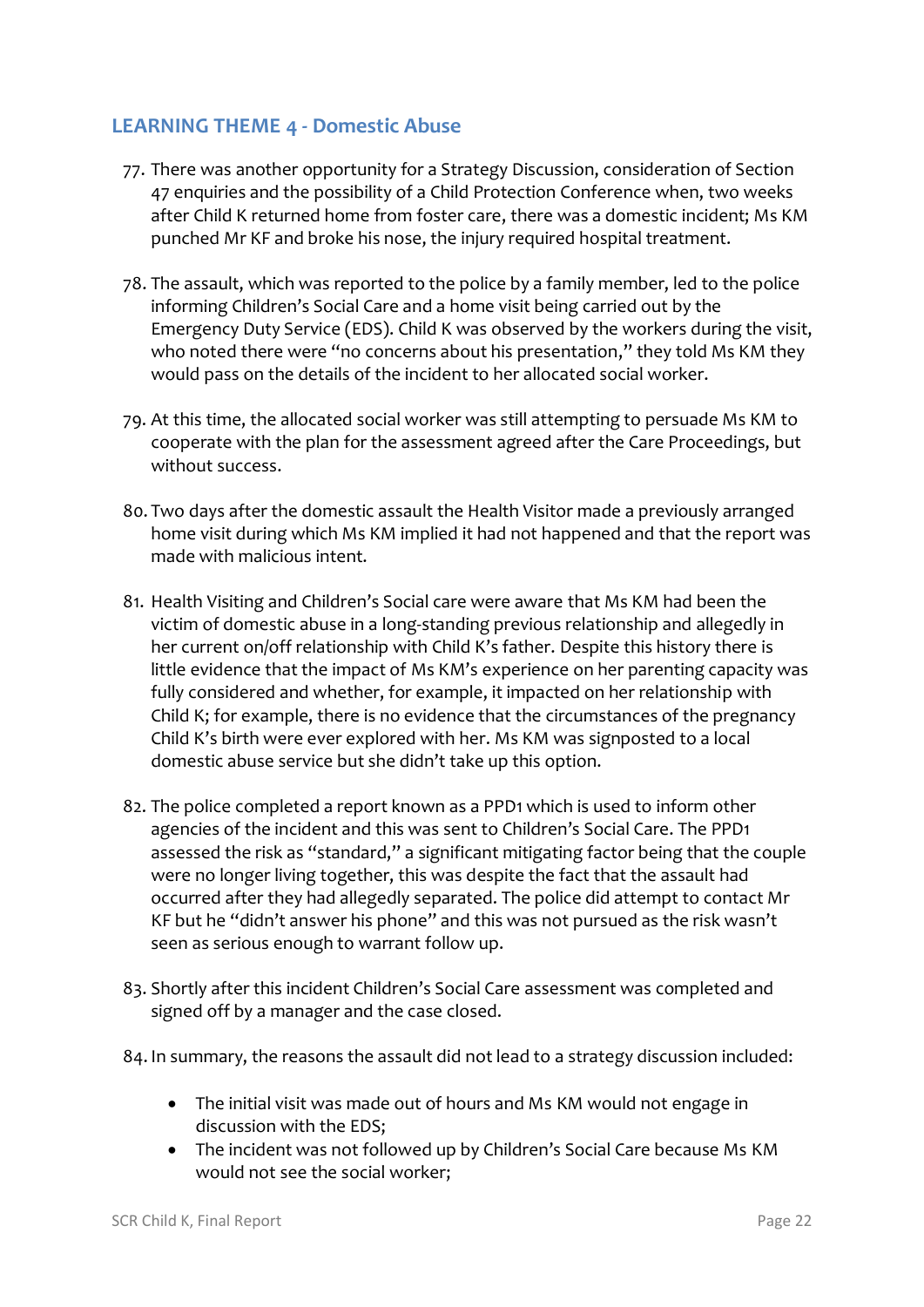- Mr KF was not spoken to about the incident;
- Children's Social Care assessment did not consider the implications of Ms KM's history of domestic abuse or the context of the assault which took place shortly after Care Proceedings.
- 85. Also, during the Review practitioners reflected on the question of whether the response to the domestic assault would have been different if it had been Mr KF who had assaulted Ms KM and whether gender issues influenced risk assessment. The conclusion was that it is probable that gender was a factor, and that practitioners were unclear whether Ms KM was a victim or perpetrator of violence.
- 86. The intention was that following Children's Services closing the case, a CAF would be led by the Health Visitor but the Health Visitor was not aware of this.

## **LEARNING POINTS:**

- It is still less common for a recognised perpetrator of domestic abuse to be female. However it is important to remember that living with domestic abuse is always harmful to children; it is acknowledged as a form of child maltreatment regardless of the gender of the perpetrator.
- When new information comes to light, for example domestic abuse, the significance of the event should be considered in the light of what is already known about the family, the background and the chronology.
- When assessments are signed off by managers, and particularly when a case is to be stepped-down or closed, there needs to be a level of scrutiny which reassures practitioners that their analysis is comprehensive, evidence based and retains a focus on the child.

## **LEARNING THEME 5 - Hidden Men**

- 87. Mr KF was not spoken to about the domestic assault and throughout this case there is little information, from all the agencies involved with the family, about Mr KF, his relationship with Child K and his role in Child K's care.
- 88.During the practitioner event, participants suggested that there are some barriers which make engaging with men harder, for example visits routinely made between 9 and 5 when fathers might be at work and computer recording systems which don't include space for information about fathers.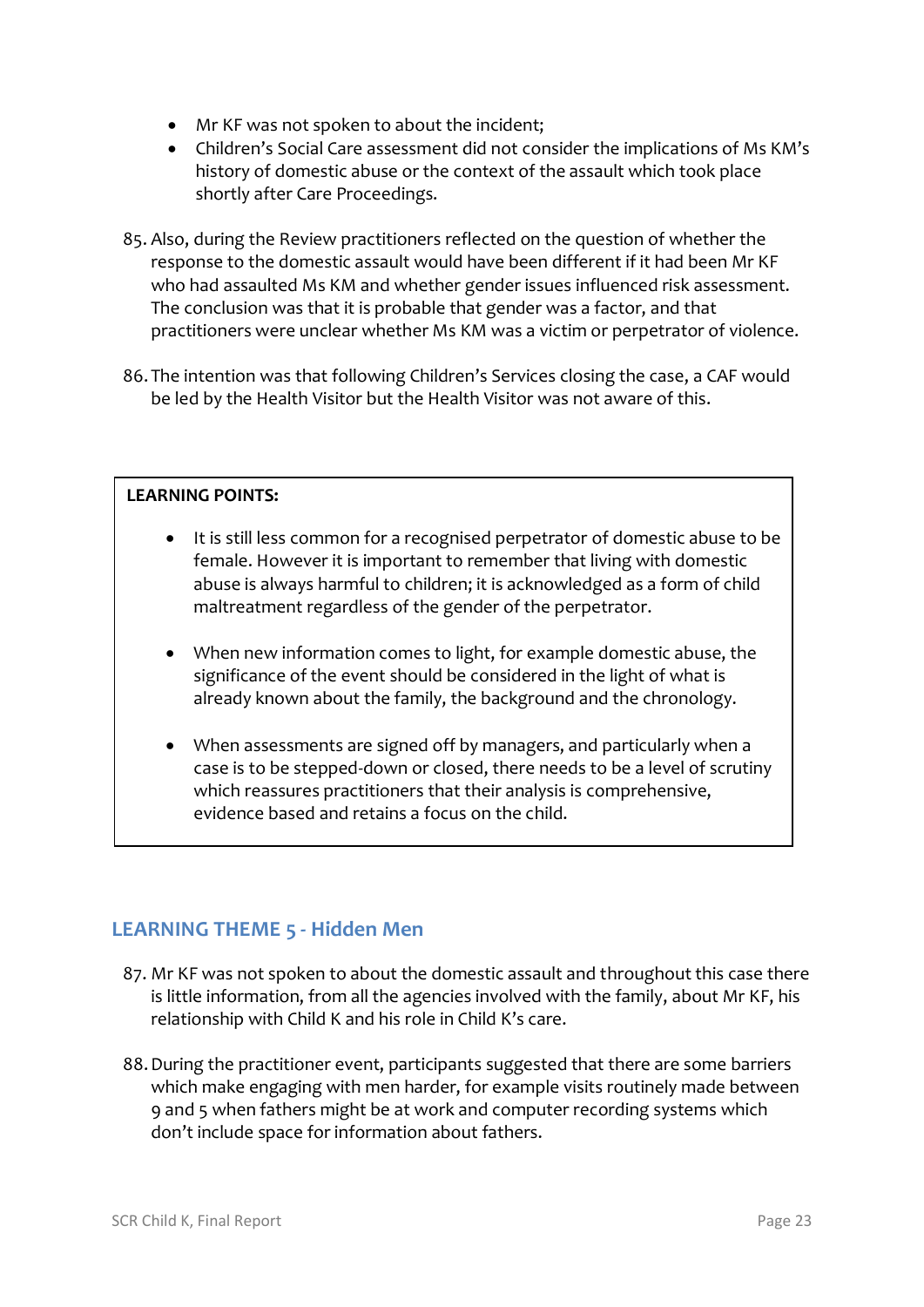89. Lack of engagement with fathers or significant men is a common theme in Serious Case Reviews, in 2015 the NSPCC published a report called Hidden Men which states:

*"Men play a very important role in children's lives and have a great influence on the children they care for. Despite this, they can be ignored by professionals who sometimes focus almost exclusively on the quality of care children receive from their mothers / female carers."* <sup>23</sup>

90. Although there may be some practical challenges, in this case there appeared to be a general lack of curiosity about Mr KF, the parent's relationship and especially what this meant for Child K, for example reports refer to "the parents' care" even when they were no longer together.

## **LEARNING POINTS:**

- Practitioners from all agencies should always consider including in reports and assessments clear and discreet information about fathers or significant male figures.
- Recording should include:
	- o the nature of parental relationships;
	- o the relationship with the child;
	- o the part men play in the care of the child;
	- o any observations about parenting capacity.

-

<sup>23</sup> *Hidden Men: Learning from Serious Case Reviews, NSPCC 2015, updated 2018*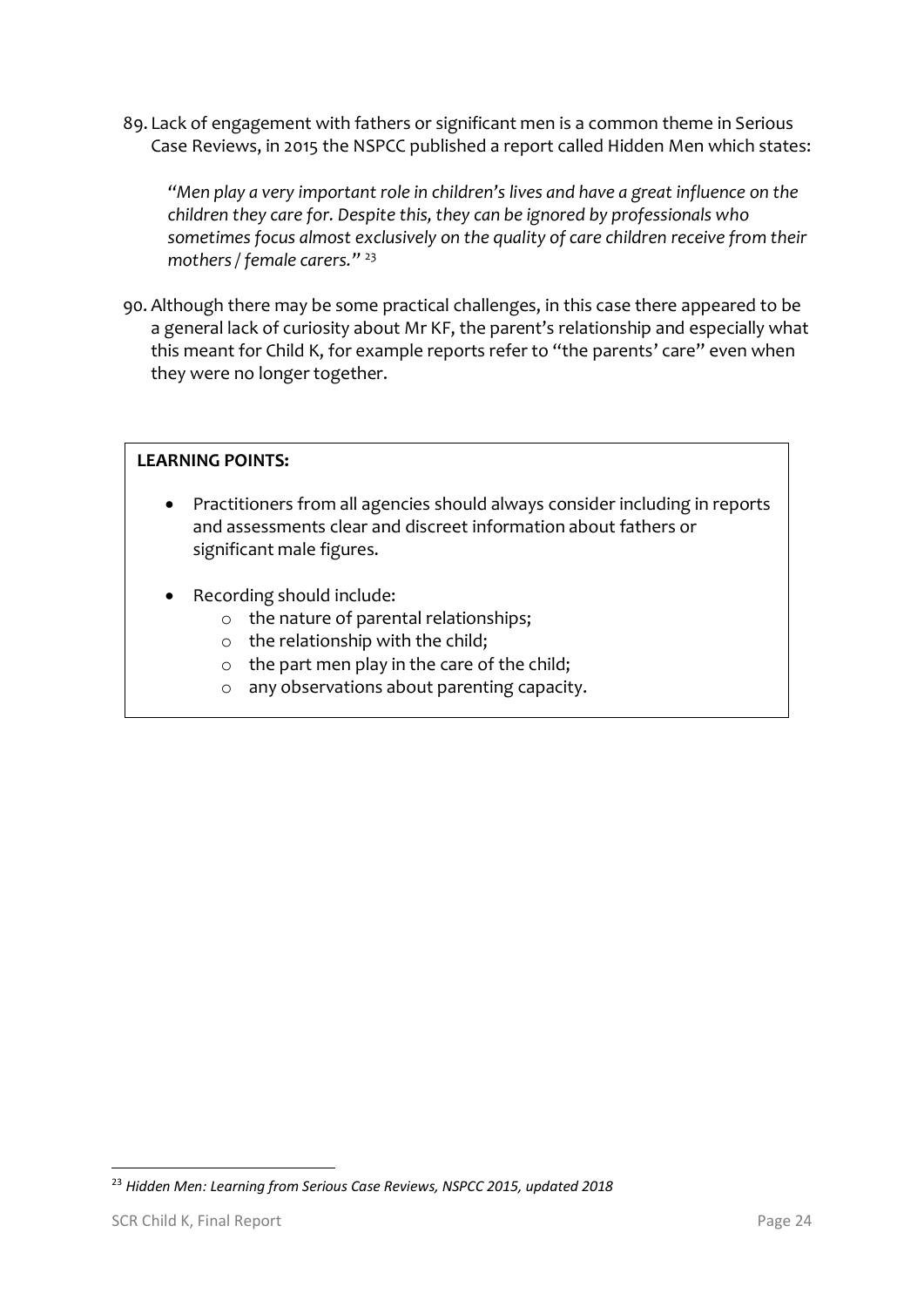# **SUMMARY**

- 91. Child K was a year old when he died in the summer of 2018. Although, at the time of writing, the cause of his death was not known and may never be clear, he was found to have a number of injuries including bruises, scratches and a fractured skull.
- 92. Looking back, Child K spent almost half of his life living apart from family, either in hospital or with foster carers, and it is likely that this influenced the nature of his relationships. After his death, it also became known that he had been left alone on the day of his death, for a number of hours, on a particularly hot day.
- 93. However, this was not the whole story of Child K's life, and to some of the practitioners who knew him, his death came as a huge shock. One worker, who saw Child K shortly before his death, described him as sitting on the floor, playing happily with his mother, looking well. They discussed how well Child K was doing despite his difficult start, and were looking forward to watching him develop in the future.
- 94. For the practitioners, this highlighted just how challenging it can be to see beyond first impressions and to keep an open mind, to work together and value different professional perspectives, to continually assess, analyse and make sense of complex information. It is vital not to become distracted by procedures and processes and keep the focus on the child at all times.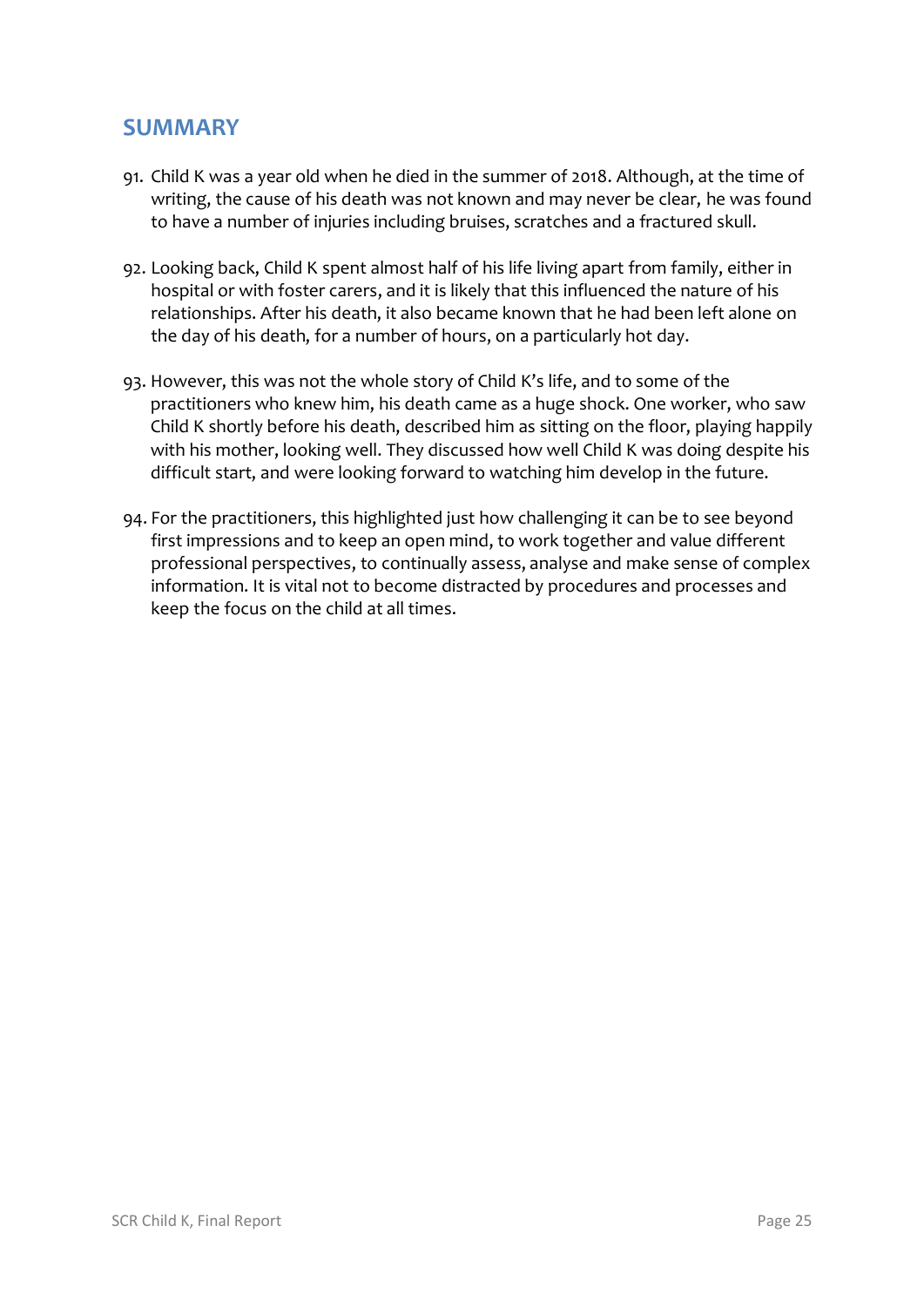# **SUMMARY OF LEARNING**

- a. A parent who presents as ambivalent about their pregnancy, or who does not seem to be engaging with parenthood provides an opportunity to explore with that parent, their feelings towards the child and any risks that this might pose.
- b. Although most practitioners are familiar with the bruising protocol, human factors, for example a tendency to want to believe parents, can distract staff. Adhering to the protocol ensures focus on the child is not lost and ensures the incident is properly assessed, recorded and forms part of the chronology of events.
- c. The presence of a number of apparently minor injuries to a baby can be considered sentinel injuries and may be an indication that the child is at risk of harm.
- d. Medical evidence is a crucial part of risk assessment, it is important that other agencies are clear about the meaning and significance of medical evidence and seek clarification when necessary.
- e. Ensuring health staff are aware of the family history, background and contextual information may influence the medical opinion provided.
- f. Focussing on the child's experience, particularly when there are a number of unusual presentations, can help practitioners frame questions and encourage discussion between all the agencies which contribute to assessment of risk.
- g. Practitioners should be aware of the role of the Named Professionals and the support and advice they can give in Child Protection cases.
- h. By the conclusion of this Review ongoing investigations had found that at least some of the referral information was true and Child K was left alone. Child K's early history also suggested that there were indicators of potential attachment difficulties.
- i. In order to form a view about the significance of referral information it is essential that it is considered within the family context, the chronology of events and what is already known; if referral information cannot be substantiated this doesn't mean it's not true and the significance of the information may need to be reviewed again in future assessments.
- j. Withdrawal of Care Proceedings is a rare and unusual event and supervision should address the feelings of practitioners in all agencies and how these might impact on their judgement and the risk of over-identifying with parents.
- k. Reflective supervision, reviewing the case, looking at the events holistically the background and impact of the separation and asking questions such as "what do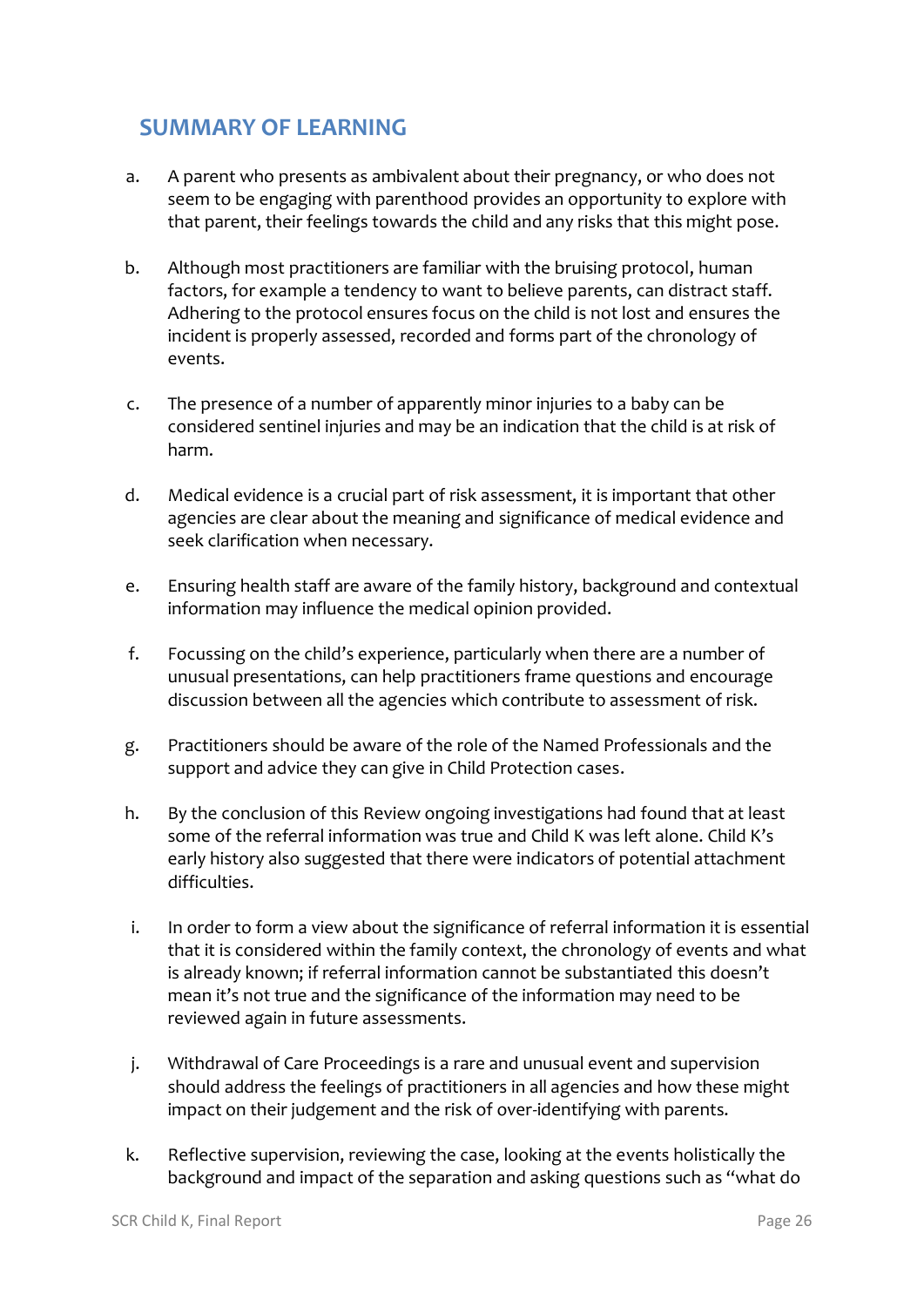we know about this baby, about his relationship with his parents?" and specifically addressing the question "how concerned are we about the risk of harm" would bring the focus back to the child.

- l. It is unhelpful to decide whether to initiate a Strategy Discussion and the Child Protection process based on an assumption of the outcome. This risks the process becoming more important than the purpose of the meetings and an opportunity for a multi- agency discussion being lost.
- m. The IRO pays an important part in ensuring plans for children are independently scrutinised, this is particularly important when there is a sudden and unplanned change.
- n. It is still less common for a recognised perpetrator of domestic abuse to be female however it is important to remember that living with domestic abuse is always harmful to children; it is acknowledged as a form of child maltreatment regardless of the gender of the perpetrator.
- o. When new information comes to light, for example domestic abuse, the significance of the event should be considered in the light of what is already known about the family, the background and the chronology.
- p. When assessments are signed off by managers, and particularly when a case is to be stepped-down or closed, there needs to be a level of scrutiny which reassures practitioners that their analysis is comprehensive, evidence based and retains a focus on the child.
- q. Practitioners from all agencies should consider including in reports and assessments clear and discreet information about fathers or significant male figures.
- r. Recording should include:
	- o the nature of parental relationships;
	- o the father's relationship with the child;
	- o the part the father plays in the care of the child;
	- o observations about parenting capacity.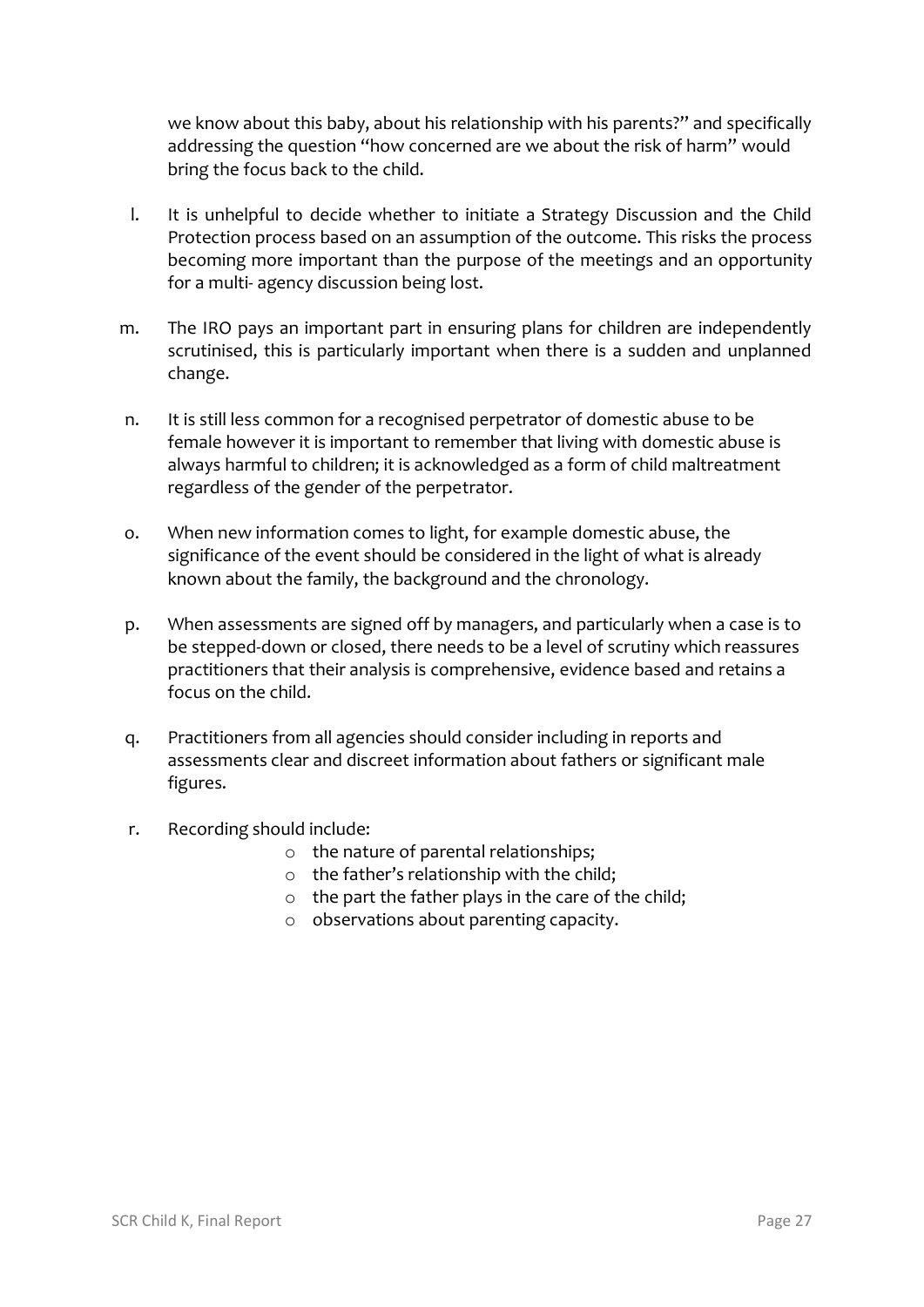# **CONSIDERATIONS FOR THE WSCB**

- 1) Discussions from the Practitioner Event suggest that the Early Help assessment process in Wiltshire is not yet embedded. If Early Help is to be effective, all agencies will need to be fully engaged with this assessment and integrated framework for working.
- 2) Where there are examples of good practice these should be shared as exemplars to assist practitioners in their understanding of the process of Early Help.
- 3) The updated Bruising and Injury in Non-mobile Babies and Children Protocol is clearer about what action must be taken if a pre-mobile baby has a bruise or injury; however, this case demonstrates that human factors can distract staff. Exploration of these factors with staff will help ensure compliance and all agencies need regular reminding about the importance of following the protocol.
- 4) The Safeguarding Board should satisfy itself that all agencies are confident to question medical opinion which is provided as part of Section 47 enquiries in a helpful and professional manner and that medical practitioners are open to challenge.
- 5) Safeguarding Board should reassure itself that all agencies are aware that anyone of them may request a Strategy Meeting if they have concerns about a child.
- 6) None of the staff at the Practitioner Event were aware of the role and responsibilities of the IRO and members of the LAC meeting defined in the procedures and to be followed when a child returns home. This guidance needs to be shared and embedded in practice.